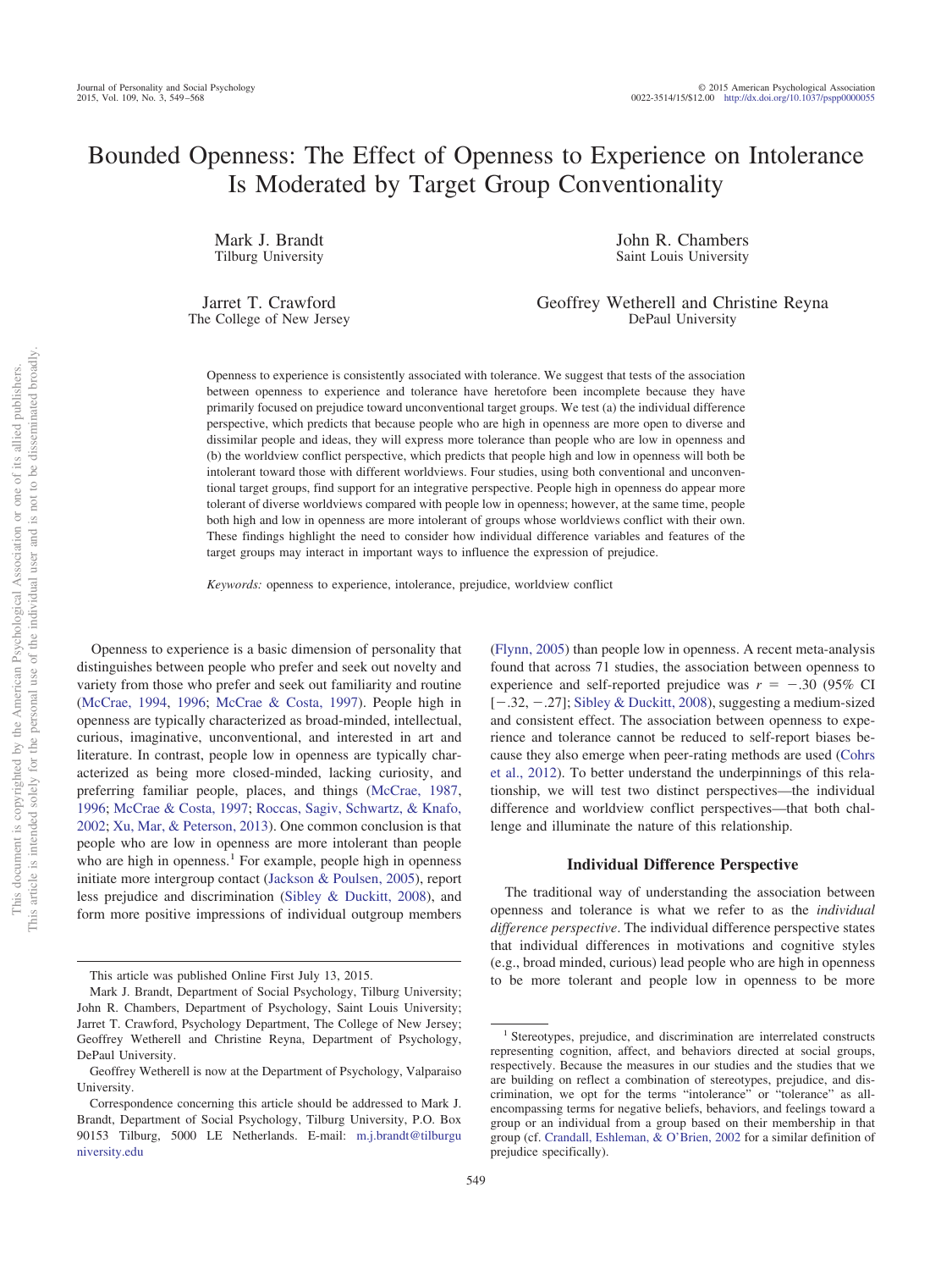intolerant. This perspective is built upon three related lines of research (see [Flynn, 2005,](#page-18-7) p. 817). The first is that people high in openness score high on measures of Universal-Diverse Orientation, which suggests that they are more accepting of both similarities and differences among people [\(Strauss & Connerley, 2003;](#page-19-1) [Thompson, Brossart, Carlozzi, & Miville, 2002;](#page-19-2) cf. [Albrecht,](#page-17-2) [Dilchert, Deller, & Paulus, 2014\)](#page-17-2). The second is that people low in openness typically score high on measures of right-wing authoritarianism [\(Cohrs et al., 2012;](#page-17-0) [Sibley & Duckitt, 2008\)](#page-18-6), religious fundamentalism [\(Saroglou, 2002\)](#page-18-8), and other conservative values [\(Jost et al., 2003\)](#page-18-9), all of which are consistently linked with prejudice and discrimination [\(Brandt & Reyna, 2010,](#page-17-3) [2014;](#page-17-4) [Cohrs et](#page-17-0) [al., 2012;](#page-17-0) [Hall, Matz, & Wood, 2010;](#page-18-10) [Jost, Nosek, & Gosling,](#page-18-11) [2008;](#page-18-11) [Sibley & Duckitt, 2008\)](#page-18-6). Research inspired by the dualprocess motivational model of prejudice [\(Duckitt, Wagner, du](#page-18-12) [Plessis, & Birum, 2002\)](#page-18-12) shows that right-wing authoritarianism mediates the association between low openness to experience and intolerance [\(Cohrs et al., 2012;](#page-17-0) [Sibley & Duckitt, 2008;](#page-18-6) [Sibley,](#page-19-3) [Harding, Perry, Asbrock, & Duckitt, 2010\)](#page-19-3), although openness maintains a (smaller) direct relationship with tolerance in a metaanalysis [\(Sibley & Duckitt, 2008\)](#page-18-6). The third is that people high in openness are more likely to seek out new information and experiences that challenge the status quo, whereas people low in openness are more likely to "seize and freeze" on their opinions [\(McCrae, 1987,](#page-18-3) [1996;](#page-18-1) [Onraet, van Hiel, Roets, & Cornelis, 2011\)](#page-18-13). For example, people low in openness may be more intolerant because they anchor on the threatening aspects of outgroups and pay less attention to potentially stereotype-disconfirming evidence [\(Perry & Sibley, 2013\)](#page-18-14).

Despite broad evidence for this perspective, complete tests of the individual difference perspective are lacking. Extant research has primarily observed the negative association between openness and tolerance only toward groups whose goals and values do not conform to traditional practices, beliefs, or conventions within the broader culture—that is, unconventional groups.2 This is a problem because a consistent finding in the literature is that people who score lower on openness are more conventional than people who score higher on openness. Openness is also consistently correlated with both politicized and relatively nonpoliticized measures of conventional values, such as right-wing authoritarianism [\(Cohrs et](#page-17-0) [al., 2012;](#page-17-0) [Sibley & Duckitt, 2008;](#page-18-6) [Sibley, Harding, Perry, As](#page-19-3)[brock, & Duckitt, 2010;](#page-19-3) [Sibley, Osborne, & Duckitt, 2012\)](#page-19-4) and the traditionalism component of Schwartz's model of values [\(Parks-](#page-18-15)[Leduc, Feldman, & Bardi, 2015;](#page-18-15) [Roccas, Sagiv, Schwartz, &](#page-18-4) [Knafo, 2002\)](#page-18-4). This idea is even built into the commonly used items and subscales appearing in measures of openness (e.g., "I see myself as conventional, uncreative" from the Ten Item Personality Inventory; [Gosling, Rentfrow, & Swann, 2003;](#page-18-16) "Unconventionality" from HEXACO, [Lee & Ashton, 2004;](#page-18-17) "Values (unconventional)" from the Big Five Inventory, [John & Srivastava, 1999;](#page-18-18) for more on this point see [Charney, in press\)](#page-17-5).

Finding that people high in openness are tolerant of people who are unconventional may not reflect an appreciation of diversity per se, but rather the tendency for people high in openness to like people similar to themselves (i.e., less conventional people).<sup>3</sup> A complete test of the individual differences perspective should assess intolerance toward both highly unconventional and highly conventional target groups who support cultural norms (e.g., religious people, business owners). If people high in openness are truly open to the perspectives and preferences of dissimilar others, they should also show tolerance toward conventional groups who are unlike themselves.

Given current tests of the association between openness and tolerance, the individual difference perspective can be interpreted as predicting two different patterns of results (see [Figure 1,](#page-2-0) Panel A). One particularly strong interpretation is that openness predicts more tolerance and less intolerance no matter the target group. However, this prediction entails the unreasonable prediction that people low in openness will be intolerant of people similar to themselves (cf. [Byrne, 1971;](#page-17-6) [van Osch & Breugelmans, 2012\)](#page-19-5). A more nuanced prediction is that people high in openness will express similar levels of tolerance toward both conventional and unconventional groups, whereas people low in openness will be more tolerant of conventional groups and intolerant of unconventional groups (a moderated individual difference hypothesis, [Fig](#page-2-0)[ure 1,](#page-2-0) Panel B). In this case the cognitive and motivational correlates of openness, reviewed above, counteract bias and lead to more tolerant views of unconventional groups among people high in openness. The current state of the literature does not (and given the exclusion of conventional targets, cannot) distinguish between these two possible interpretations of the individual difference perspective.

# **Worldview Conflict Perspective**

Other perspectives predict different patterns between openness and tolerance depending on the conventionality of the target group. One such perspective is the *worldview-conflict perspective* that identifies and tests how dissimilar values, morals, and worldviews between groups contributes to intolerance. According to the worldview-conflict perspective, people seek to affirm the validity of their own worldview, and thus express intolerance toward groups or individuals whose values and worldviews are (or perceived to be) dissimilar to their own (e.g., [Brandt, Reyna, Cham](#page-17-7)[bers, Crawford, & Wetherell, 2014;](#page-17-7) [Chambers & Melnyk, 2006;](#page-17-8) [Henry & Reyna, 2007;](#page-18-19) [Skitka, Bauman, & Sargis, 2005\)](#page-19-6). This perspective follows from a long tradition that has examined how dissimilarity on a number of characteristics is associated with disliking [\(Byrne, 1971;](#page-17-6) [Rokeach, 1960\)](#page-18-20) and is largely consistent with value protection models (and other similar perspectives; [Morgan, Mullen, & Skitka, 2010;](#page-18-21) [Tetlock, 2003\)](#page-19-7).

Research on both interpersonal and intergroup judgments has found that people are generally more tolerant of others who are similar rather than dissimilar to themselves [\(Byrne, 1971;](#page-17-6) [Fawcett](#page-18-22) [& Markson, 2010;](#page-18-22) [van Osch & Breugelmans, 2012\)](#page-19-5). Differences in worldviews and values constitute the most potent of dissimilarities

 $2 \text{ A group's conventionalism is, to some degree, defined relative to other.}$ groups with which it is compared and judged (e.g., business people may not seem conventional compared with Christian fundamentalists, but they are in comparison with feminists). <sup>3</sup> Some research on the openness-tolerance association seems to include

measures of attitudes toward groups likely to be more conventional. For example, the meta-analysis by [Sibley and Duckitt \(2008\)](#page-18-6) used measures of sexism— or intolerance of women. Women are not necessarily unconventional; however, their measure of sexism (modern sexism) was targeted at women who do not uphold society's conventional gender roles [\(Ekeham](#page-18-23)[mar, Akrami, & Araya, 2000;](#page-18-23) [Swim, Aikin, Hall, & Hunter, 1995\)](#page-19-8), and so is better conceptualized as a measure of intolerance of unconventional women.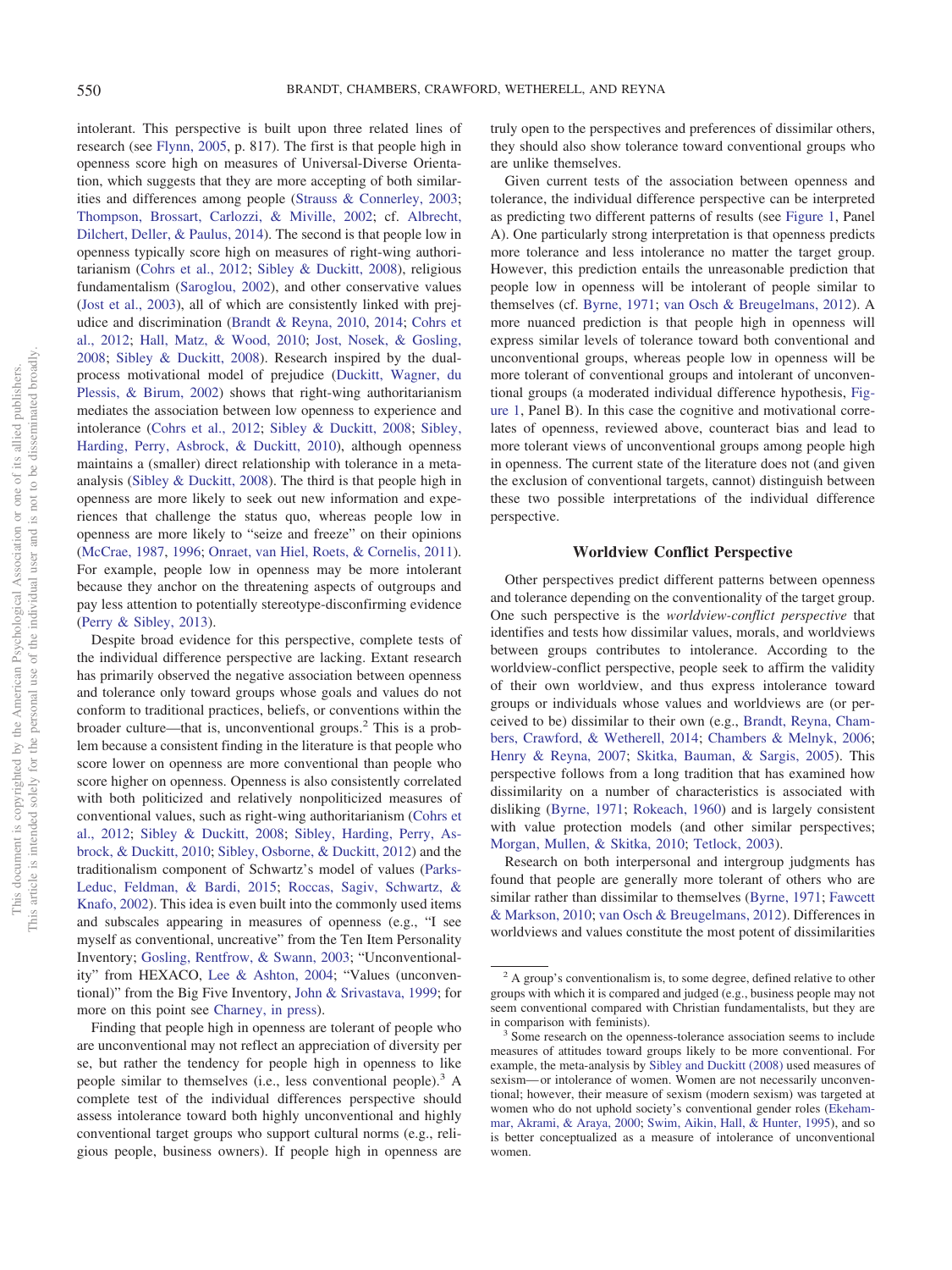

<span id="page-2-0"></span>*Figure 1.* Possible patterns of data consistent with the individual differences (Panels A and B), worldview conflict (Panel C), and integrative (Panel D) perspectives.

and are strong predictors of intolerance [\(Chambers & Melnyk,](#page-17-8) [2006;](#page-17-8) [Chambers, Schlenker, & Collisson, 2013;](#page-17-9) [Crawford, 2014;](#page-17-10) [Rokeach, 1960;](#page-18-20) [Wetherell, Benson, Reyna, & Brandt, 2015\)](#page-19-9). Studies across decades and disciplines find that worldview differences (i.e., liberal vs. conservative) were better predictors of prejudice than racial differences (i.e., Blacks vs. Whites; [Chambers et al.,](#page-17-9) [2013;](#page-17-9) [Iyengar & Westwood, in press;](#page-18-24) [Rokeach, 1960\)](#page-18-20). This type of effect extends to the realm of dating and mating, where researchers find that the similarity of spouses' politics and religion are stronger predictors of mate-choice than their similarity in personality and physical features [\(Alford, Hatemi, Hibbing, Martin, & Eaves,](#page-17-11) [2011\)](#page-17-11).

The worldview-conflict perspective predicts that the openness of the perceiver serves as a proxy for more liberal-related values that may be more common among unconventional groups (e.g., minorities, gays and lesbians), compared to conventional groups (e.g., Evangelical Christians) who are likely to endorse more traditional values (cf. [Charney, in press;](#page-17-5) [Cohrs et al., 2012;](#page-17-0) [Parks-](#page-18-15)[Leduc, Feldman, & Bardi, 2015;](#page-18-15) [Roccas, Sagiv, Schwartz, &](#page-18-4) [Knafo, 2002;](#page-18-4) [Sibley & Duckitt, 2008;](#page-18-6) [Sibley et al., 2010\)](#page-19-3). That is, the openness-tolerance relationship observed in the literature may simply reflect worldview similarity between people who score high on openness and people with more unconventional views. The predicted pattern of results is in [Figure 1](#page-2-0) (Panel C). Like the individual difference perspective, the worldview-conflict perspective predicts that people low in openness will be more intolerant of unconventional groups than conventional groups; however, it makes the novel prediction that people high in openness will be more intolerant of conventional groups than unconventional groups. This possibility has yet to be fully tested because of the exclusion of conventional target groups in the literature.

#### **Conventionality as a Moderator of Tolerance**

There are some hints in the existing literature that the target group's conventionality will moderate the association between openness and tolerance. The dual process model of prejudice predicts that low openness is an underlying disposition of rightwing authoritarianism [\(Duckitt et al., 2002;](#page-18-12) [Perry & Sibley, 2012;](#page-18-25) [Sibley & Duckitt, 2008\)](#page-18-6) and right-wing authoritarianism is more strongly correlated with prejudice of unconventional groups (called "dangerous groups" by the authors) than of low status groups (called "derogated groups" by the authors; [Asbrock, Sibley,](#page-17-12) [& Duckitt, 2010;](#page-17-12) [Duckitt, 2006\)](#page-18-26). This could be preliminary evidence for the moderated individual difference perspective (see [Figure 1,](#page-2-0) Panel B); however, these prior studies did not include any highly conventional groups and so cannot be used to make inferences about the full pattern of results.

Other work on political ideology and beliefs, including rightwing authoritarianism, also provides support more in line with the worldview conflict perspective. For example, several studies have shown that political liberals and conservatives both express prejudice [\(Chambers, Schlenker, & Collisson, 2013;](#page-17-9) [Iyengar & West](#page-18-24)[wood, in press\)](#page-18-24), political intolerance [\(Crawford & Pilanski, 2014\)](#page-17-13), and a willingness to discriminate [\(Iyengar & Westwood, in press;](#page-18-24) [Wetherell, Brandt, & Reyna, 2013\)](#page-19-10) toward ideological outgroups compared with ideological ingroups (for reviews see [Brandt et al.,](#page-17-4) [2014;](#page-17-4) [Brandt, Wetherell, & Crawford, in press\)](#page-17-14). Similarly, rightwing authoritarianism— often negatively correlated with openness—is associated with prejudice toward left-wing groups, but tolerance toward right-wing groups [\(Chambers et al., 2013\)](#page-17-9). These results are more in line with the worldview conflict perspective (see [Figure 1,](#page-2-0) Panel C) and suggest that the association between openness and tolerance may end up reflecting the same cross-over interactions observed between perceiver ideology and target ideology; however, the prior studies on ideology have not included measures of openness or conventionality and so cannot directly test hypotheses about openness.

# **The Current Studies**

We conducted four studies to test four basic hypotheses about the relationship between openness and tolerance. We test the individual difference hypothesis [\(Figure 1,](#page-2-0) Panel A), which predicts a main effect of openness, such that those higher in openness will be more tolerant toward social groups compared to those lower in openness. We also test the moderated individual difference perspective [\(Figure 1,](#page-2-0) Panel B), which predicts a spreading interaction, such that people low in openness show more intolerance of unconventional compared to conventional groups, but people high in openness show equal levels of tolerance toward both unconventional and conventional groups. Finally, we test the worldview conflict hypothesis [\(Figure 1,](#page-2-0) Panel C), which predicts a crossover interaction between openness and conventionality, such that people both high and low in openness will express intolerance toward social groups with dissimilar worldviews (i.e.,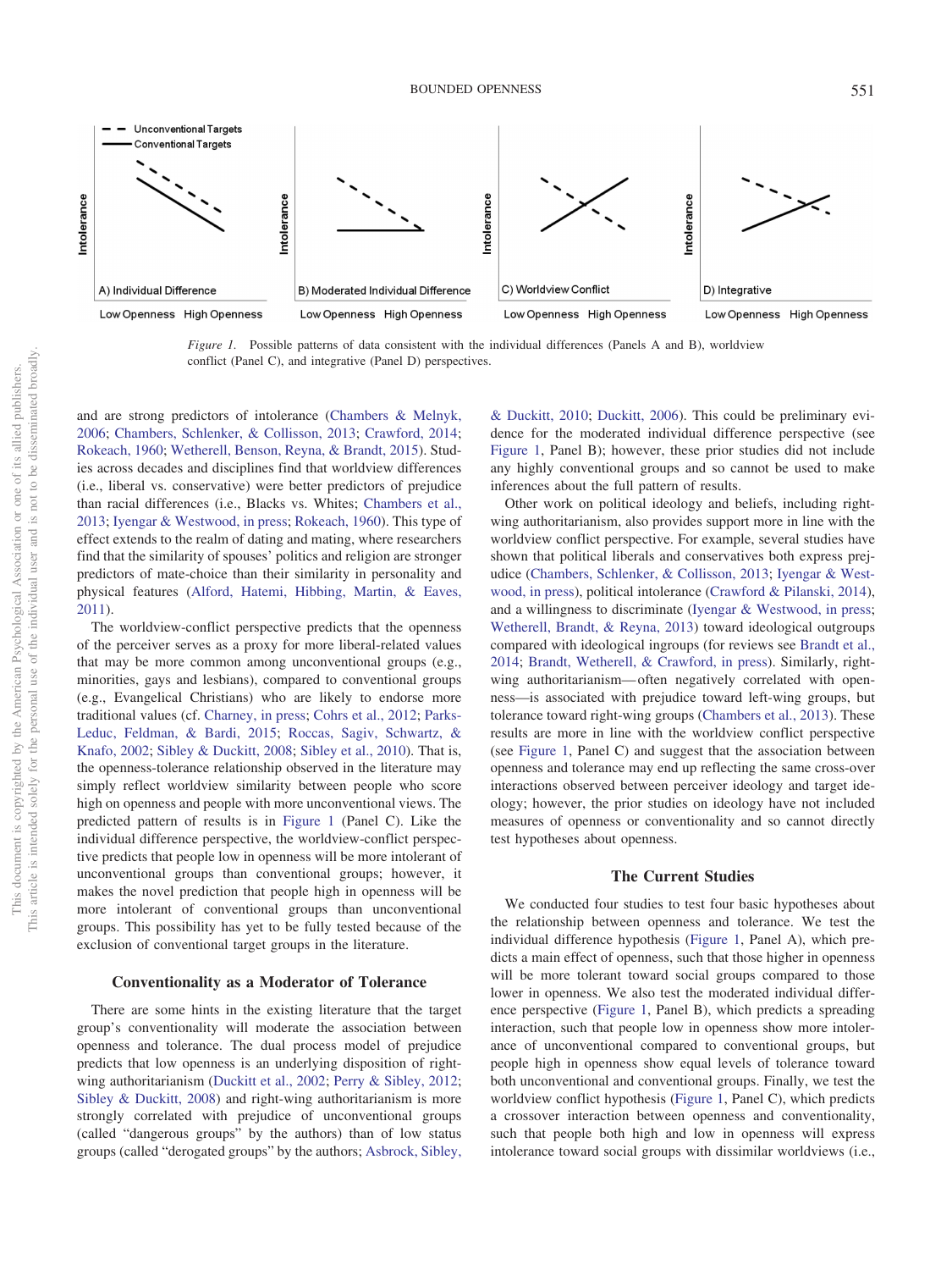conventional and unconventional social groups, respectively), but tolerance toward those who share their worldviews.

Although these perspectives diverge in certain respects, some elements of these perspectives could function simultaneously. For example, it is possible that people high in openness do tend to be more accepting of diverse views compared with those lower in openness (consistent with the moderated individual difference perspective), but also show more tolerance toward those whose worldviews are similar rather than dissimilar to their own (consistent with the worldview conflict perspective). This could manifest in a spreading interaction that only crosses over at the highest levels of openness [\(Figure 1,](#page-2-0) Panel D). Furthermore, there may also be a main effect of conventionality, such that participants in general may express more tolerance of conventional compared to unconventional groups because these groups are often the dominant and high status groups in society (cf. [Fiske, Cuddy, Glick, &](#page-18-27) [Xu, 2002\)](#page-18-27). By directly measuring worldview conflict in Studies 3 and 4, we are able to test worldview conflict as a mediator and see if its effects on tolerance vary for people high and low in openness.

#### **Measuring Conventionality**

We take two approaches to measuring conventionality. The first is to obtain conventionality ratings of several different target groups from separate samples of participants (in our case, the samples from Study 3) and use the average conventionality ratings for these target groups to classify the conventionality of groups from datasets wherein conventionality ratings were not available (in our case, Studies 1 and 2). This nomothetic strategy reflects the assumption that there is consensus in the conventionality of groups within a particular social setting and that the mean of the sample best represents that consensus. This is a pragmatic assumption that allows us to make use of the data in our first two studies, which were culled from nationally representative samples that did not include conventionality ratings. However, this approach, while informative, is not ideal given that participants' perceptions of conventionality are likely to vary somewhat from person to person (cf. research on moral conviction; [Skitka, Bauman, & Sargis,](#page-19-6) [2005;](#page-19-6) [Ryan, 2014\)](#page-18-28). Therefore, in Studies 3 and 4, we directly assess each person's own (idiosyncratic) perception of the target group's conventionality. This ideographic approach takes advantage of possible variation in perceptions of conventionality and does not require that we make the consensus assumption.

#### **Probing Interactions**

In many extant samples, the mean level of openness is higher than the midpoint (see, e.g., [Gosling, Rentfrow, & Swann, 2003;](#page-18-16) [Lee & Ashton, 2004\)](#page-18-17). To focus on people who are genuinely high or low in openness, we define high and low openness as people selecting the "agree," "moderately agree," or "slightly well" point of the scale on average and we define low openness as selecting the "disagree," "moderately disagree," or "slightly poorly" point of the scale on average. To get the most out of our data, we probed the openness measure at each point of the scale (e.g., for a 7-point scale, at each whole number between 1 and 7). This is a variation of the Johnson-Neyman method for probing interactions [\(Preacher,](#page-18-29) [Rucker, & Hayes, 2007\)](#page-18-29). With this approach, we can see at what points of openness the conventionality of the target groups leads to more or less intolerance. Combined, these strategies clearly define people who are genuinely high and low in openness and provide a better sense of what levels of openness matter for determining tolerance of different groups. Because the perspectives in [Figure 1](#page-2-0) predict different results depending on both the level of openness, but also the conventionality of the target groups, we probe the interactions at high and low levels of both openness and conventionality.

# **Estimating Effect Sizes**

There is no agreed upon method for calculating effect sizes from multilevel models with random slopes (e.g., [Peugh, 2010\)](#page-18-30), which is the type of model we rely on across our four studies. To give readers a sense of the size of the effects, we have adopted two strategies. First, we rescaled all of our predictor and outcome variables to range from 0 to 1 so that each coefficient can be interpreted as the degree of change in the outcome variable as the predictor variable changes from 0 to 1 (see [Baguley, 2009\)](#page-17-15). That is, a slope of .30 is a 30% difference in the outcome variable when comparing the minimum and the maximum value of the predictor variable. Second, we calculated the estimated means at  $\pm$  1 *SD* of the conventionalism mean and at the high and low points of the openness scale (our points of probing the interactions, described above). We then calculated a type of *d*-score by first finding the difference between these two estimated means and then dividing that difference by the *SD* of the outcome variable. We call this  $d<sub>\hat{y}</sub>$ to highlight that it is a *d*-score based on estimated means. We used the following equation:

$$
d_{\hat{y}} = \frac{\widehat{y_{dif}}}{SDy} \tag{1}
$$

SDy<br>In this equation,  $\hat{y}_{dif}$  is the difference between the two estimated means and *SDy* is the *SD* of the outcome variable (see [Hofmann,](#page-18-31) [Wisneski, Brandt, & Skitka, 2014](#page-18-31) for a similar strategy). Neither of these methods is precisely the same as the typical standardized  $\beta$  or Cohen  $d$  effect sizes, but uses a similar statistical approach and will help the reader better intuit the size of the effects and to compare the effects across studies.

### **Studies 1 and 2**

The aim of Studies 1 and 2 was to test the plausibility of the individual difference and worldview conflict perspectives for understanding the relationship between openness and tolerance (see [Figure 1\)](#page-2-0). We used two different surveys with nationally representative data from the American National Election Studies.

#### **Method**

# **Participants and procedure.4**

*Study 1.* Panel 4 of the American National Election Studies (ANES) Evaluations of Government and Society Study included a

<sup>4</sup> Additional details about study design and sampling methodology for Studies 1 and 2 are available at [http://www.electionstudies.org/](http://www.electionstudies.org/studypages/2010_2012EGSS/2010_2012EGSS.htm) [studypages/2010\\_2012EGSS/2010\\_2012EGSS.htm](http://www.electionstudies.org/studypages/2010_2012EGSS/2010_2012EGSS.htm) and [http://www](http://www.electionstudies.org/studypages/anes_timeseries_2012/anes_timeseries_2012.htm) [.electionstudies.org/studypages/anes\\_timeseries\\_2012/anes\\_timeseries\\_](http://www.electionstudies.org/studypages/anes_timeseries_2012/anes_timeseries_2012.htm) [2012.htm,](http://www.electionstudies.org/studypages/anes_timeseries_2012/anes_timeseries_2012.htm) respectively.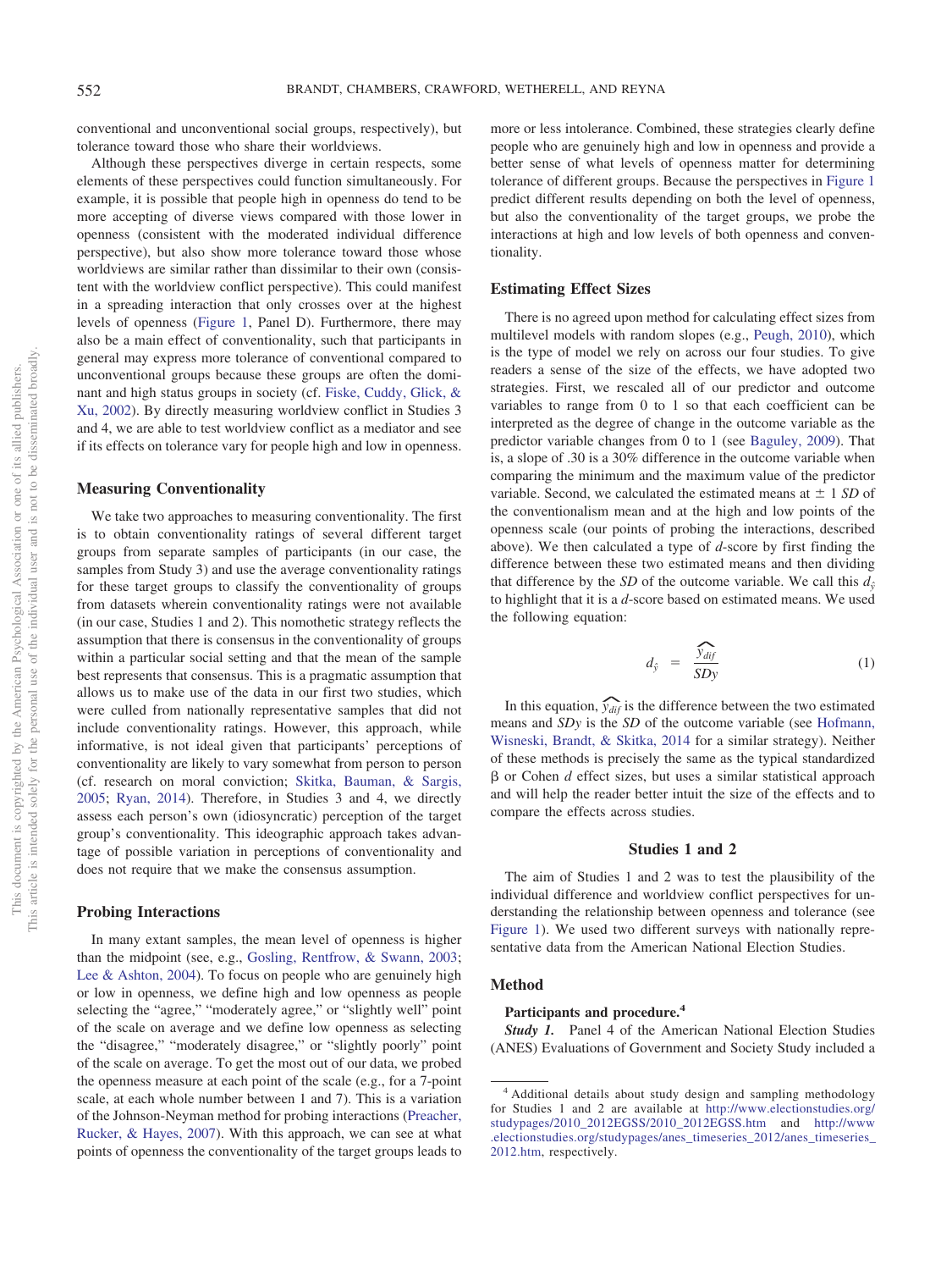nationally representative sample of a total of 1,314 participants, of whom 1,253 completed the entire survey (sample sizes vary in our analyses because of missing or incomplete responses on some of our key variables).

*Study 2.* The ANES 2012 Times Series study included a large, nationally representative sample of American adults using a prepost election design. The data set included a total of 5,914 participants, of whom 5,510 completed both the pre- and postmeasures (sample sizes vary in our analyses because of missing or incomplete responses on some of our key variables).

## **Measures.**

**Study 1.** Our key dependent measures of intolerance were respondent's feeling thermometer ratings (from  $0 = \text{very cold or}$ ) *unfavorable feeling* to  $100 = \text{very warm or favorable feeling}$ ; reverse scored) for each of four target groups (Blacks, Whites, Hispanics, and Muslims), and their willingness to vote (from  $1 =$ *a lot more likely* to 5 - *a lot less likely*) for a Presidential candidate from each of nine target groups (Catholic, Jew, Muslim, Person with no religion, Evangelical or "born again" Christian, Woman, Gay or Lesbian, Black, and Hispanic). Higher scores on each measure reflect more intolerance.

Participants also completed the Ten Item Personality Inventory (TIPI; [Gosling, Rentfrow, & Swann, 2003\)](#page-18-16). The two items from the TIPI assessing openness to experience asked participants to what extent they would describe themselves as "open to new experiences and complex" and "conventional and uncreative" (reverse coded) on a scale with the labels 1 (*disagree strongly*), 2 (*disagree moderately*), 3 (*disagree a little*), 4 (*neither agree nor disagree*), 5 (*agree a little*), 6 (*agree moderately*), and 7 (*agree strongly*). Responses to these two items were averaged ( $r = .25$ ) to form a composite openness score (with higher scores indicating more openness).

In addition, participants reported their age, gender, race/ethnicity, education level (from  $1 = no$  *formal education* to  $14 =$ *professional or Doctorate degree*), household income level (from  $1 =$  *less than* \$5,000 to  $19 =$  \$175,000 *or more*), and political ideology (from  $1 = very$  *liberal* to  $7 = very$  *conservative*). We included these measures as covariates because they may predict attitudes toward the various groups in our study and it is important to rule out these variables as possible explanations for the effects we observe.<sup>5</sup>

*Study 2.* Intolerance was measured with a feeling thermometer (from 0 - *very cold or unfavorable feeling* to 100 - *very warm or favorable feeling*) (reverse scored) for each of 16 target groups (see [Table 1](#page-5-0) for the complete list). Participants completed the same openness measure from the TIPI, but with slightly different instructions. Respondents were asked how well each word pair ("open to new experiences, complex" and "conventional/uncreative" [reverse-scored]) described them on a scale with labels 1 (*extremely poorly*), 2 (*somewhat poorly*), 3 (*a little poorly*), 4 (*neither poorly nor well*), 5 (*a little well*), 6 (*somewhat well*), and 7 (*extremely well*). These two items were averaged  $(r = .24)$  to form a composite openness score.

Participants' age (13 age groups, from  $1 = 17-20$  year olds to 13 = 75 years or older), gender, race/ethnicity, education level  $(from 1 = less than high school credentials to 5 = graduate$  $degree$ ), household income level (from  $1 = under $5,000$  to  $28 =$  $$250,000$  or more), and political ideology (from  $1 =$  *extremely* 

*liberal* to 7 = *extremely conservative*) were covariates in the models.

Conventionality of each of the target groups in both studies was indexed with the mean conventionality scores provided by the separate sample of participants who completed Study 3 (conventionality was not assessed in Studies 1 and 2). Study 3 participants were asked to evaluate many of the groups measured in the two ANES datasets (Studies 1 and 2) on the following item: "Please indicate the extent to which you see them as conventional; that is, they conform to traditional societal practices and beliefs." Responses could range from 1 (*not at all conventional*) to 7 (*very conventional*).

# **Results**

Mean conventionality scores (obtained in Study 3) and openness-tolerance correlations for each target group are displayed in [Table 1.](#page-5-0) Openness is associated with tolerance, but the strength and direction of the association depends on the target group. In our primary analyses, we test if this variation is because of the conventionality of the target group.

The data in both studies were nested and so were treated as multilevel with intolerance (i.e., feeling thermometers, willingness to vote) and the target's conventionality scores (obtained in Study 3) treated as within participants and with openness to experience scores and demographic covariates (e.g., political ideology, age, gender, or racial ethnicity) treated as between participants. Two-level multilevel models were estimated with MPlus version 6 [\(Muthén & Muthén, 1998 –2010\)](#page-18-32), where intolerance (i.e., feeling thermometer and willingness to vote ratings) was regressed on openness, conventionality, their interaction, and the demographic covariates. All variables were rescaled to range from 0 to 1 and were mean centered before entry, except for respondent's gender  $(-.5 =$  female,  $.5 =$ male) and racial ethnicity  $(-.5 = \text{non-Whites}, .5 = \text{Whites})$ , which were contrast coded, and openness, which was centered on its midpoint (in line with our data analytic strategy outlined previously). The results of these models for both studies are displayed in [Table 2](#page-6-0) and [Figure 2.](#page-6-1)

**Feeling thermometer ratings.** In Study 1, there were main effects of target conventionality, indicating that participants expressed greater intolerance (i.e., lower feeling thermometer ratings) for target groups perceived as unconventional than for target groups perceived as conventional, and of openness to experience, indicating that participants low in openness expressed greater intolerance for the target groups overall than did participants high in openness. These main effects were qualified by a significant cross-level interaction between target conventionality and openness to experience. The interaction was probed by re-estimating the model at  $\pm 1$  *SD* of the conventionality mean and at the moderately disagree/agree values of the openness to experience measure (see [Figure 2,](#page-6-1) left panel). For unconventional target groups, openness negatively predicted intolerance  $(b = -.16, SE = .03, p < .001, d<sub>\hat{y}</sub> = -.40);$ however, for conventional target groups, openness was unrelated to intolerance  $(b = -.02, SE = .03, p = .59, d<sub>\hat{y}</sub> = -.04)$ .

<sup>5</sup> Across all four studies, conclusions are similar when covariates are excluded from the analysis.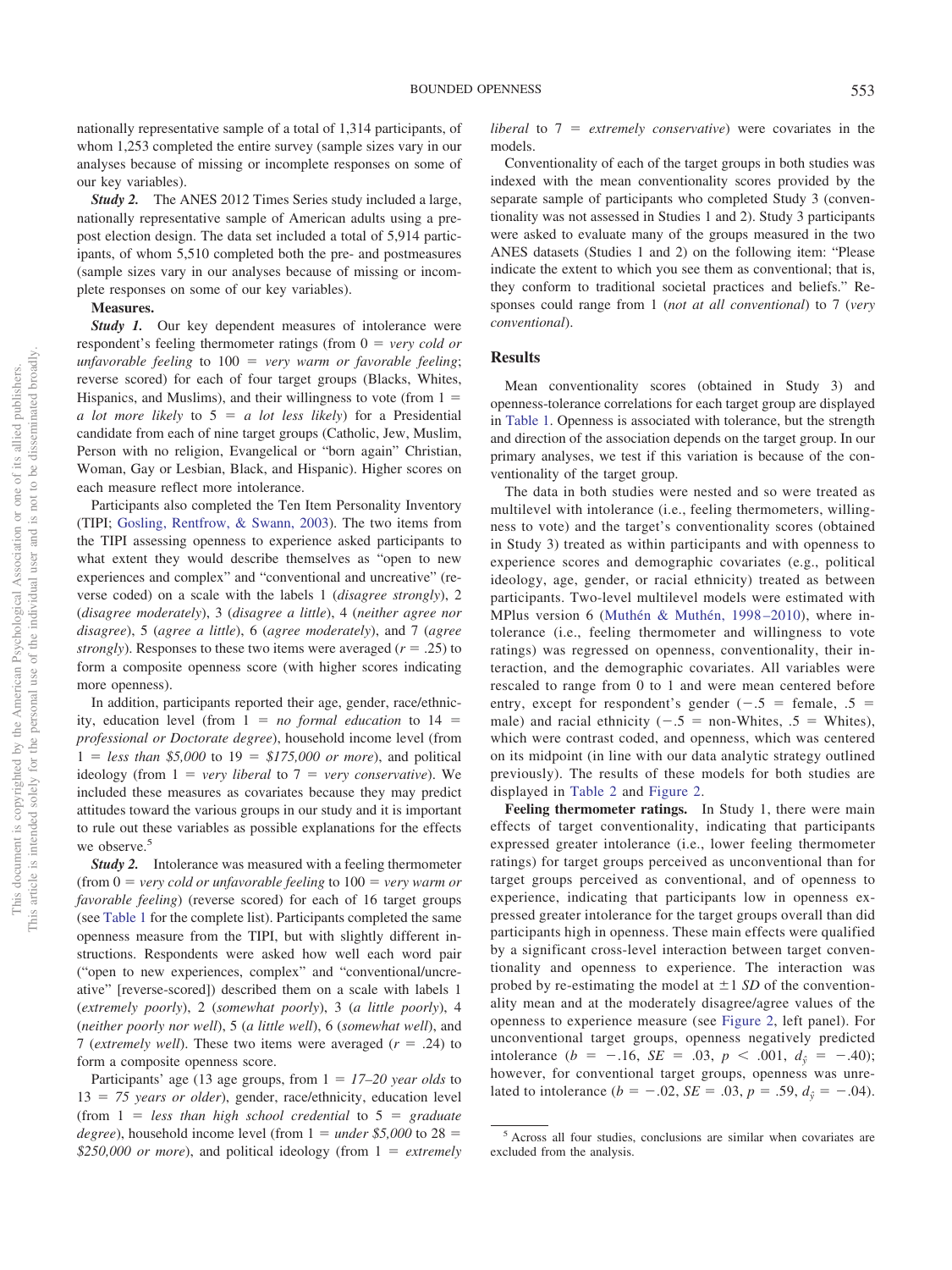|                                                 | Study 1                        | Study 2         |                  |
|-------------------------------------------------|--------------------------------|-----------------|------------------|
| Tolerance dependent measure and target<br>group | Mean conventionality<br>scores | Intolerance $r$ | Intolerance r    |
| Feeling thermometer ratings for                 |                                |                 |                  |
| Atheists                                        | 2.87                           |                 | $-.10**$         |
| Gays and lesbians                               | 2.91                           |                 | $-.18***$        |
| Feminists                                       | 3.05                           |                 | $-.14***$        |
| Poor people                                     | 3.87                           |                 | $-.09**$         |
| <b>Muslims</b>                                  | 3.95                           | $-.15***$       | $-.12***$        |
| Tea Party members                               | 4.15                           |                 | $.12***$         |
| <b>Blacks</b>                                   | 4.18                           | $-.10**$        | $-.13***$        |
| Labor unions                                    | 4.24                           |                 | $-.09***$        |
| Hispanics                                       | 4.33                           | $-.12***$       | $-.15***$        |
| Asian Americans                                 | 4.62                           |                 | $-.13***$        |
| Rich people                                     | 4.81                           |                 | $-.03*$          |
| Christian fundamentalists                       | 4.90                           |                 | $.11^{\ast\ast}$ |
| Big business                                    | 5.03                           |                 | $.03*$           |
| Whites                                          | 5.24                           | .02             | $-.06***$        |
| Military personnel                              | 5.26                           |                 | $.03*$           |
| Catholics                                       | 5.28                           |                 | .02              |
| $N$ range                                       |                                | $1,075 - 1,206$ | 5,294-5,480      |
| Willingness to vote ratings for                 |                                |                 |                  |
| Person with no religion                         | 2.87                           | $-.09**$        |                  |
| Gay or lesbian                                  | 2.91                           | $-.13***$       |                  |
| Muslim                                          | 3.95                           | $-.06*$         |                  |
| <b>Black</b>                                    | 4.18                           | $-.07*$         |                  |
| Hispanic                                        | 4.33                           | $-.08***$       |                  |
| Jew                                             | 4.67                           | $-.03$          |                  |
| Woman                                           | 4.74                           | $-.11***$       |                  |
| Evangelical or "born again" Christian           | 4.90                           | $.15***$        |                  |
| Catholic                                        | 5.28                           | $.05^{+}$       |                  |
| $N$ range                                       |                                | $1,237-1,236$   |                  |

*Mean Conventionality Scores (From Study 3) and Correlations Between Openness and Intolerance for Each Target Group in Studies 1 and 2*

*Note*. Feeling thermometer ratings were coded so that higher scores indicated more negative feelings. Willingness to vote ratings were coded so that higher scores indicated less willingness to vote. Higher conventionality ratings indicate more conventionality. The mean conventionality score for Evangelical Christians (Study 3) was used for Christian Fundamentalists (Study 2). The mean conventionalism score for Latinos (Study 3) was used for Hispanics (Studies 1 and 2). The mean conventionality score for business people (Study 3) was used for big business (Study 2). The mean conventionality score for Atheists (Study 3) was used for person with no religion (Study 1). Blank spaces in the Study 1 column indicate that those groups were not included in the Study 1 survey. Blank spaces in the Study 2 column indicate that these voting measures were not obtained in Study 2.

 $p^+$  *p* < .10.  $p^+$  *p* < .05.  $p^*$  *p* < .01.

When focusing on participants lower (moderately disagree) versus higher (moderately agree) in openness, the effect of target conventionality on intolerance is negative for both, but much stronger in the case of people low in openness ( $b = -.30$ ,  $SE = .02$ ,  $p < .001$ ,  $d<sub>\hat{y}</sub> = -.88$ ) than those high in openness  $(b = -.18, SE = .01, p < .001, d<sub>\hat{y} = -.52).</sub>$ 

A virtually identical pattern of results was found for feeling thermometer ratings in Study 2. Main effects of both target conventionality and openness to experience indicated that intolerance was greater for target groups perceived as unconventional than for those perceived as conventional, and that participants low in openness expressed greater intolerance for the target groups overall than did participants high in openness. These main effects were qualified by a significant interaction between conventionality and openness to experience [\(Figure 2,](#page-6-1) middle panel). For unconventional target groups, openness negatively predicted intolerance  $(b = -0.14, \, SE = 0.01, \, p < 0.001, \, d_{\hat{y}} = -0.36$ ; however, for conventional target groups, openness to experience was unrelated to intolerance  $(b = .01, SE = .01, p = .68, d<sub>\hat{y}</sub> = .01)$ . When focusing on participants' lower (somewhat poorly) versus higher (somewhat well) in openness, the effect of target conventionality on intolerance is negative for both, but twice as strong in the case of people low in openness  $(b = -.28, SE = .01, p < .001,$  $d_{\hat{y}} = -.68$ ) than those high in openness ( $b = -.13$ ,  $SE = .01$ ,  $p <$ .001,  $d_{\hat{y}} = -.31$ ).

**Willingness to vote.** The results for the willingness to vote ratings began to deviate from those for feeling thermometers. A significant main effect of target conventionality (and nonsignificant effect of openness to experience) was qualified by a significant interaction between conventionality and openness [\(Figure 2,](#page-6-1) right panel). For unconventional target groups, openness to experience predicted less intolerance  $(b = -.10, SE = .02, p < .001,$  $d_{\hat{y}} = -.28$ ), whereas for conventional target groups, openness to

<span id="page-5-0"></span>Table 1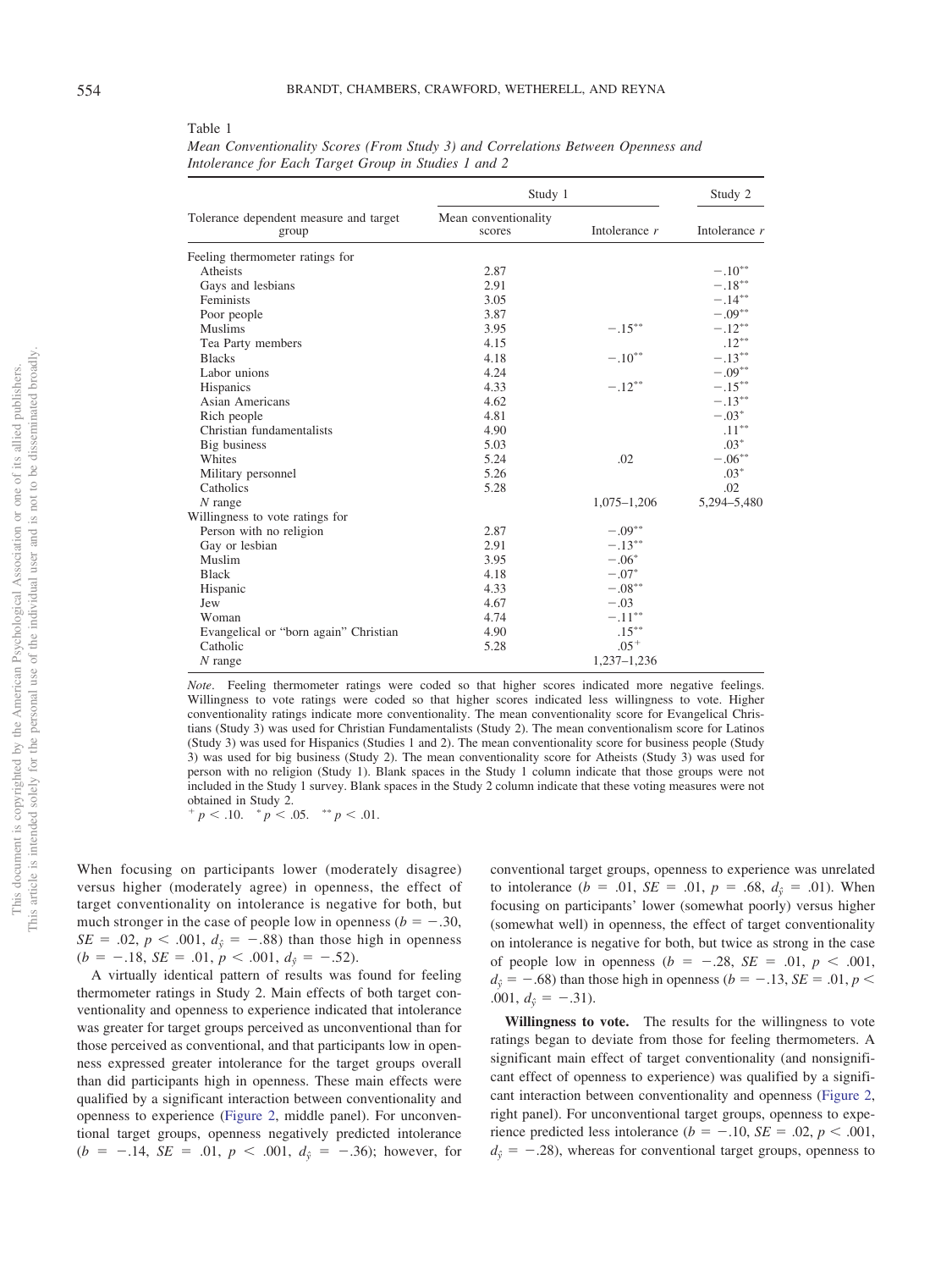|                            | Feeling thermometers     |                     | Vote                |  |
|----------------------------|--------------------------|---------------------|---------------------|--|
|                            | Study 1 (ICC = .36)      | Study 2 (ICC = .11) | Study 1 (ICC = .13) |  |
|                            | b(SE)                    | $b$ (SE)            | $b$ (SE)            |  |
| Primary predictors         |                          |                     |                     |  |
| <b>Openness</b>            | $-.09(.03)$ **           | $-.07(.01)$ ***     | $-.02(.02)$         |  |
| Conventionalism            | $-.24(.01)$ ***          | $-.20(.01)$ ***     | $-.21(.01)$ ***     |  |
| Openness * Conventionalism | $.19(.04)$ ***           | $.23(.02)$ ***      | $.22(.05)$ ***      |  |
| Covariates                 |                          |                     |                     |  |
| Gender                     | $.04(.01)$ ***           | $.03(.003)$ ***     | .01(0.01)           |  |
| Race/ethnicity             | $.04(.01)$ <sup>**</sup> | $.04(.003)$ ***     | $-.03(.01)$ ***     |  |
| Age                        | $-.06(.02)^*$            | $-.04(.01)$ ***     | .01(.01)            |  |
| Income                     | $-.04(.03)$              | $-.01(.01)$         | .00(.02)            |  |
| Education                  | $-.05(.04)$              | $-.01(.01)$         | $-.07(.02)$ **      |  |
| Ideology                   | $.06(.02)$ ***           | .004(.01)           | $.03$ $(.01)^{**}$  |  |
|                            | $N = 1.228$              | $N = 4.722$         | $N = 1.235$         |  |

| Unstandardized Slopes (SEs) of Conventionality, Openness to Experience, and Their Interaction |  |  |
|-----------------------------------------------------------------------------------------------|--|--|
| Predicting Intolerance (Studies 1 and 2)                                                      |  |  |

*Note.* ICC = intraclass correlation coefficients. Feeling thermometers and Vote were coded so that they indicated higher levels of negative feelings and opposition to voting, respectively.  $p < .05.$ <sup>\*</sup>

 $p < .01.$  \*\*\*  $p < .001.$ 

experience predicted *greater* intolerance ( $b = .05$ ,  $SE = .02$ ,  $p =$ .03,  $d_{\hat{y}} = .14$ ). When focusing on participants low versus high in openness, the effect of target conventionality on intolerance is negative for both, but twice as strong in the case of people low in openness ( $b = -.28$ ,  $SE = .02$ ,  $p < .001$ ,  $d_{\hat{y}} = -.79$ ) than those high in openness ( $b = -.13$ ,  $SE = .02$ ,  $p < .001$ ,  $d<sub>\hat{y}</sub> = -.38$ ).

<span id="page-6-0"></span>Table 2

# **Discussion**

The results of Studies 1 and 2 offer the most support for the moderated individual difference hypothesis (compare [Figure 1,](#page-2-0) Panel B with [Figure 2\)](#page-6-1). Using a nomothetic approach for assessing conventionality, the data consistently show that the conventionality of the target moderates the association between openness and intolerance. When considering unconventional target groups, low openness was associated with more intolerance than high openness, consistent with meta-analytic conclusions and the individual difference hypothesis [\(Sibley & Duckitt, 2008\)](#page-18-6). However, when considering conventional target groups, openness was either no longer associated with intolerance (feeling thermometer ratings in Studies 1 and 2), or predicted slightly higher levels of intolerance (willingness to vote in Study 1) as predicted by the moderated individual difference perspective. These results and effect sizes were consistent across two different representative samples using several target groups, across two different measures and manifestations of intolerance, and when controlling for a variety of demographic variables. These results are not consistent with the worldview conflict perspective; however, there are shortcomings of these initial two studies that may mask support for this perspective.



<span id="page-6-1"></span>*Figure 2.* Interaction between openness to experience and target conventionality predicting two measures of intolerance (Studies 1 and 2). *Note:* Higher scores indicate more negative feelings, less willingness to vote, and more openness. Slopes are unstandardized estimates with *SE*s in parentheses. Simple slopes of conventionalism were probed at each point of the 7-point scale. All comparisons were significant.  $p < .05$ ,  $p < .001$ .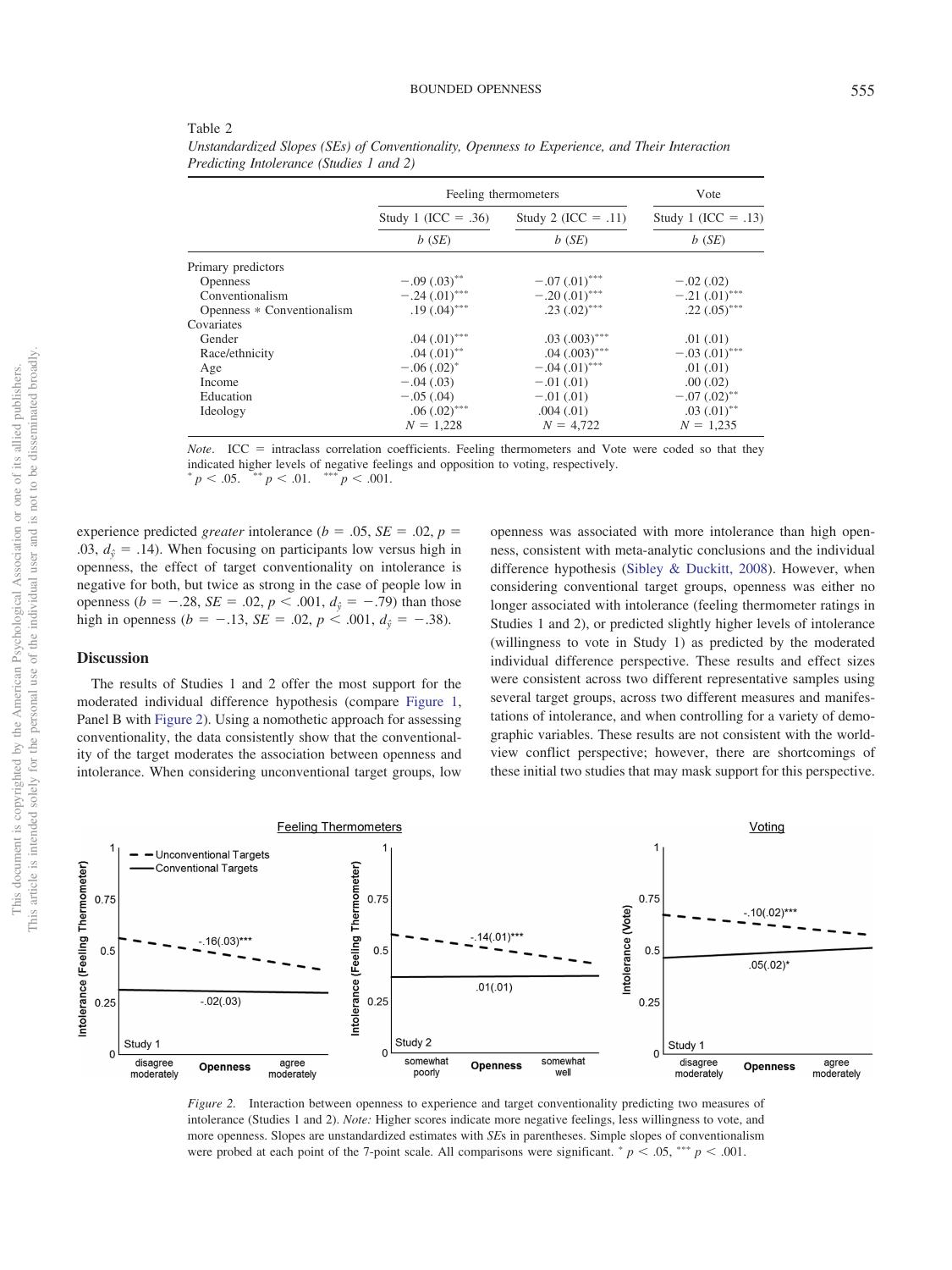# **Study 3**

In Studies 1 and 2, we found support for the moderated individual difference perspective, suggesting that conventionality is a robust moderator. To explore the interaction between openness and conventionality more directly in Study 3 we addressed several shortcomings of the first two studies and improved the methods in several ways. First, in Studies 1 and 2, participants did not rate the conventionality of the target groups. Instead, we relied on ratings made by a separate sample of participants for a nomothetic approach. In the present study we used an idiographic approach, so that participants rated the conventionality of the target groups as well as their level of intolerance toward these groups. Second, in Studies 1 and 2, our measure of openness consisted of only two items, and therefore, was unable to capture the full depth and breadth of the openness construct. In the present study we include more detailed measures of openness.

Third, we included more target groups who spanned the full spectrum of conventionality, from highly unconventional and unorthodox social groups to ones viewed as more conventional and mainstream. This is important to provide a complete test of the individual difference and worldview conflict perspectives. For example, underrepresenting conventional groups (as done in the ANES samples used in Studies 1 and 2) could disadvantage the worldview-conflict perspective and favor the moderated individual difference perspective. By including a wider array of groups, we are able to provide a fairer test of these two perspectives. Fourth, in addition to the demographic items, we included a short need for cognitive closure scale as a covariate [\(Houghton & Grewal, 2000;](#page-18-33) [Webster & Kruglanski, 1994\)](#page-19-11). People low in openness engage in a "seizing and freezing" process when judging how threatening the world seems to be [\(Perry & Sibley, 2013\)](#page-18-14). This cognitive style is one possible mechanism underlying the predictions of the individual difference perspective [\(Onraet et al., 2011\)](#page-18-13).

Fifth, we directly measured participants' perceptions of their dissimilarity to the target groups in terms of their political and social beliefs. This allowed us to test if perceived worldview-conflict mediates the effects of openness, conventionality, and intolerance, one of the critical assumptions distinguishing the worldview-conflict perspective from the individual difference perspective.

The worldview conflict perspective predicts that people high in openness should see conventional groups as having a more conflicting worldview, and this perceived worldview conflict should predict intolerance of conventional groups. Conversely, people low in openness should see unconventional groups as having a more conflicting worldview, and this perceived worldview conflict should predict intolerance of unconventional groups. That is, the worldview conflict perspective predicts a moderated-mediation hypothesis whereby the perceived conventionalism of the target groups predicts perceived worldview conflict with those groups, which in turn should predict intolerance. More important, the association between conventionalism and worldview conflict should be in opposite directions for people high and low in openness (i.e., positive and negative relationships, respectively, resulting in a cross-over interaction pattern).

The individual difference perspective makes a diverging set of predictions regarding the role of perceived worldview conflict. Essentially, the prediction is that people both high and low

in openness *recognize* when there are conflicting worldviews, but that this recognition is less likely to *produce* intolerance among people high in openness. The individual difference perspective would predict that people high and low in openness would recognize that people who are conventional have dissimilar and conflicting worldviews—a similar pattern as the one predicted by the worldview conflict perspective. However, the perspectives differ in how perceived worldview conflict predicts intolerance. For people who are high in openness (compared with low openness), perceived worldview conflict should be only weakly (if at all) associated with intolerance, reflecting the idea that openness leads to less intolerance of groups who have different beliefs. Thus, the individual difference perspective predicts that the link between worldview conflict and intolerance will be stronger for people low in openness compared with people high in openness (an interaction), whereas the worldview conflict perspective predicts that the link between worldview conflict and intolerance will be similar for people high and low in openness (a main effect, no interaction).

In our third study, we recruited convenience samples from three distinct locations to (a) substantially increase our sample size and (b) diversify the populations to which our samples will likely generalize. The measures and study procedures were identical in all three samples. The study was a multilevel design with target groups nested within participants, such that each participant completed measures of intolerance, perceived conventionality, and perceived worldview conflict for each target group, as well as participant-level measures including openness to experience, need for closure, and demographic information.

# **Method**

**Participants and procedure.** Sample 1 was a student sample recruited from a large Midwestern liberal arts university (68 men, 173 women,  $M$  age = 19.9,  $SD$  age = 2.6). Sample 2 was a student sample recruited from a small East Coast public liberals arts college (21 men, 127 women, *M* age = 19.3, *SD* age = 2.5). Sample 3 was a community sample recruited from Amazon.com's Mechanical Turk (200 men,  $125$  women, 2 no response,  $M$  age  $=$  $30.4$ ,  $SD$  age  $= 11.0$ ). In all cases, we only analyzed data from participants who indicated they were born in the United States (number of excluded participants: Sample  $1 = 28$ , Sample  $2 = 9$ , and Sample  $3 = 16$ ). Participants completed the survey online and were compensated with either course credit (Samples 1 and 2) or a small monetary payment (Sample 3).

**Measures.** Intolerance was measured within-participants and was a feeling thermometer  $(0 = \text{very cold, dislike quite a lot}, 100 =$ *very warm, like quite a lot,* reverse scored) for 30 different diverse target groups (see [Table 3\)](#page-8-0). Perceived conventionalism was measured for each group by asking participants to "indicate the extent to which you see them as conventional; that is, they conform to traditional societal practices and beliefs"  $(1 = not at all conventional, 7 = very$ *conventional*). Perceived worldview conflict, our mediator variable, was measured for each group by asking participants to "indicate the extent to which you see them as holding political or social beliefs different from your own"  $(1 = not at all different from me, 7 = very$ *different from me*). Participants completed the feeling thermometers first, followed by the measures of perceived conventionality and dissimilarity, which were presented in a random order.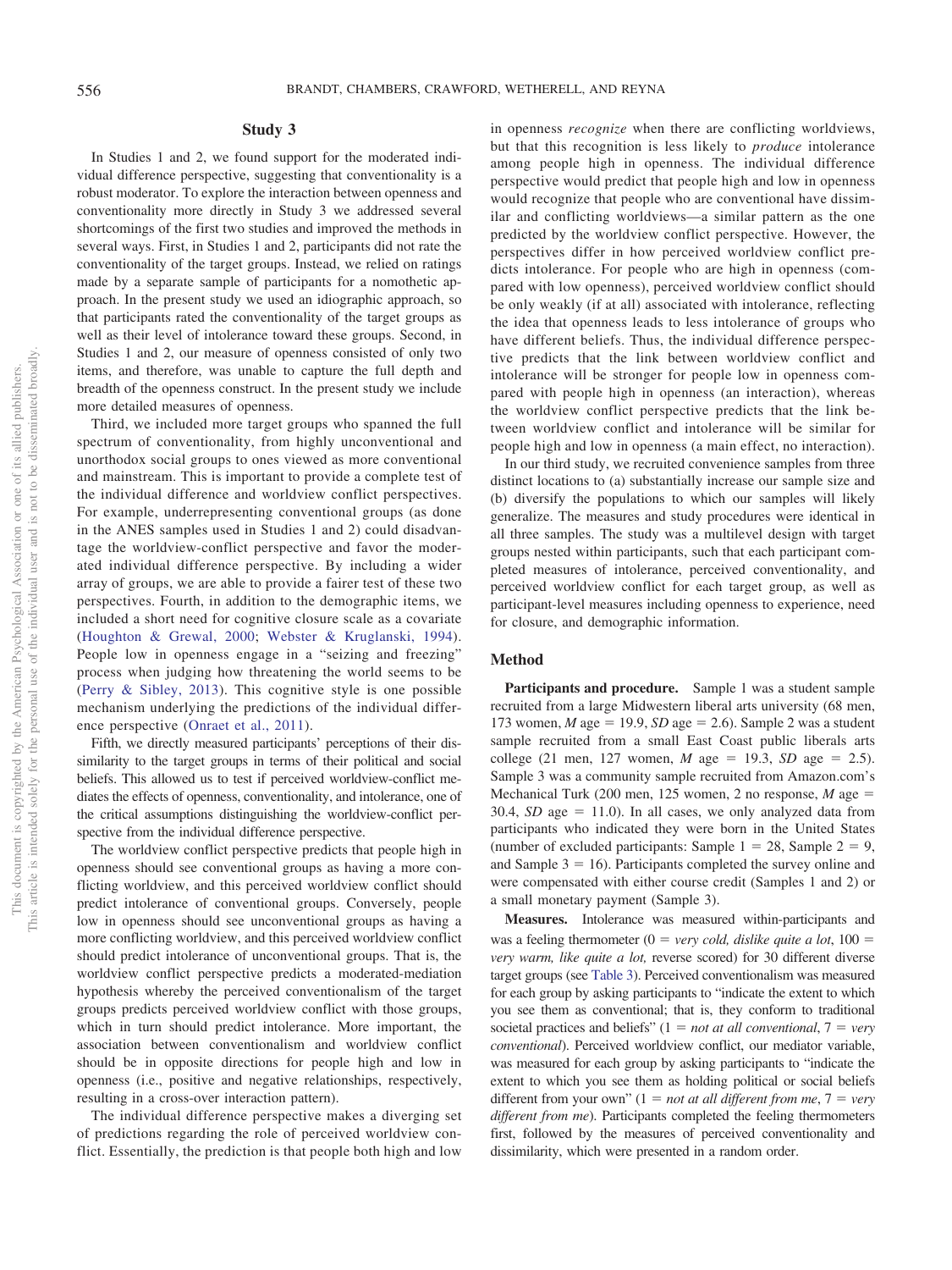#### BOUNDED OPENNESS 557

# <span id="page-8-0"></span>Table 3

*Mean Conventionality and Correlations Between Openness and Feeling Thermometer for Each Target Group (Study 3)*

|                                      | <b>Total Sample</b>            | <b>Total Sample</b>    | Sample 1               | Sample 2               | Sample 3               |
|--------------------------------------|--------------------------------|------------------------|------------------------|------------------------|------------------------|
|                                      | Mean conventionality<br>rating | Feeling<br>thermometer | Feeling<br>thermometer | Feeling<br>thermometer | Feeling<br>thermometer |
|                                      |                                | $\mathfrak{r}$         | $\mathbf{r}$           | $\mathfrak{r}$         | r                      |
| Atheists                             | 2.87                           | $-.10*$                | $-.13$                 | $-.10$                 | $-.08$                 |
| Gays and lesbians                    | 2.91                           | $-.22***$              | $-.29***$              | $-.17*$                | $-.22***$              |
| Feminists                            | 3.05                           | $-.17***$              | $-.04$                 | $-.21*$                | $-.24***$              |
| Occupy Wall Street members           | 3.23                           | $-.14***$              | $-.09$                 | $-.03$                 | $-.19***$              |
| Young people                         | 3.45                           | $-.04$                 | .09                    | .01                    | $-.15***$              |
| People who favor legalized abortion  | 3.48                           | $-.15***$              | $-.17*$                | .01                    | $-.19***$              |
| Environmentalists                    | 3.56                           | $-.28***$              | $-.19***$              | $-.23**$               | $-.34***$              |
| Poor people                          | 3.87                           | $-.18***$              | $-.13$                 | $-.09$                 | $-.24***$              |
| <b>Muslims</b>                       | 3.95                           | $-.14***$              | $-.12$                 | $-.16$                 | $-.14*$                |
| Democrats                            | 4.14                           | $-.06$                 | .08                    | $-.01$                 | $-.15***$              |
| Tea Party members                    | 4.15                           | $.15***$               | $.16*$                 | $-.01$                 | $.18***$               |
| <b>Blacks</b>                        | 4.18                           | $-.14***$              | $-.09$                 | $-.16$                 | $-.16***$              |
| Labor unions                         | 4.24                           | $-.11***$              | $-.09$                 | .01                    | $-.15***$              |
| Latinos                              | 4.33                           | $-.14***$              | $-.11$                 | $-.13$                 | $-.18***$              |
| People who oppose legalized abortion | 4.60                           | $.15***$               | $.20***$               | .02                    | $.17***$               |
| Asian Americans                      | 4.62                           | $-.13***$              | $-.19***$              | $-.07$                 | $-.13*$                |
| Jews                                 | 4.67                           | $-.16***$              | $-.19***$              | $-.01$                 | $-.20***$              |
| Women                                | 4.74                           | $-.14***$              | $-.04$                 | $-.13$                 | $-.20***$              |
| Rich people                          | 4.81                           | .06                    | .3                     | .14                    | .04                    |
| <b>Evangelical Christians</b>        | 4.90                           | $.10*$                 | .11                    | $-.03$                 | $.13*$                 |
| Southerners                          | 4.96                           | $-.05$                 | $-.02$                 | $-.03$                 | $-.08$                 |
| Business people                      | 5.03                           | .06                    | $.22***$               | .07                    | $-.02$                 |
| Men                                  | 5.03                           | $-.06$                 | .10                    | $-.07$                 | $-.15***$              |
| Republicans                          | 5.11                           | $.16***$               | .05                    | .11                    | $.23***$               |
| Whites                               | 5.24                           | $-.03$                 | .01                    | $-.03$                 | $-.08$                 |
| Military personnel                   | 5.26                           | .04                    | .04                    | .03                    | .04                    |
| Catholics                            | 5.28                           | .03                    | $.17*$                 | $-.01$                 | $-.04$                 |
| Heterosexuals                        | 5.31                           | $-.04$                 | $-.03$                 | $-.004$                | $-.07$                 |
| Elderly people                       | 5.48                           | $-.11***$              | $-.16*$                | $-.09$                 | $-.11*$                |
| Supporters of the traditional family | 5.78                           | $.12***$               | $.22***$               | .03                    | .10                    |
| $N$ range                            | 638-686                        | 601-682                | 180-219                | $101 - 142$            | 314-326                |

*Note.* Higher scores indicate more conventionality, more negative feelings, and more openness.

 $p < .05.$  \*\*  $p < .01.$  \*\*\*  $p < .001.$ 

Openness to experience has been operationalized in many different ways across personality taxonomies and conceptualizations of the openness construct [\(Ashton & Lee, 2007,](#page-17-16) [2009;](#page-17-17) [Costa &](#page-17-18) [McCrae, 1995;](#page-17-18) [Gosling et al., 2003;](#page-18-16) [Rammstedt & John, 2007\)](#page-18-34). Rather than relying on items from any one given measure of openness to experience, we chose to amalgamate the two openness to experience items from the TIPI (Total Sample  $r = .34$ ; [Gosling](#page-18-16) [et al., 2003\)](#page-18-16), nine items from the HEXACO inventory (Total Sample  $\alpha = .80$ ; e.g., "I would enjoy creating a work of art, such as a novel, a song, or a painting." Ashton & Lee,  $2009$ ,  $6$  and the two items based on the Brief Big Five Inventory (Total Sample  $r =$ .37; e.g., "I have an active imagination."; [Rammstedt & John,](#page-18-34) [2007\)](#page-18-34). The items were completed on a 7-point scale with the  $labels, 1 = strongly disagree, 2 = disagree, 3 = somewhat$ disagree,  $4 =$  neither agree nor disagree,  $5 =$  somewhat agree,  $6 = agree$ , and  $7 = strongly agree$ . In all three samples, the items for each scale were first averaged and then the scores for each scale were averaged, creating a measure of openness that gives equal weight to all three conceptualizations of openness (Sample 1  $\alpha = .75$ ; Sample 2  $\alpha = .80$ ; Sample 3  $\alpha = .87$ ; Total Sample  $\alpha =$ .81).

Some work suggests that people low in openness show more intolerance because they are more likely to seize and freeze on their negative attitudes [\(Perry & Sibley, 2013\)](#page-18-14). Therefore, we included a 20-item need for closure scale (Sample 1  $\alpha = .57$ ; Sample 2  $\alpha$  = .71; Sample 3  $\alpha$  = .71; Total Sample  $\alpha$  = .67; [Houghton & Grewal, 2000\)](#page-18-33), based on the original 46-item need for closure scale [\(Webster & Kruglanski, 1994\)](#page-19-11), to control for selfreported differences in this cognitive style. We also included a variety of demographic participant-level measures, including age, ethnicity ( $-0.5$  = non-White,  $0.5$  = White), gender ( $-0.5$  = women,  $.5 =$  men), education (1 = some high school, no diploma, 8 = doctoral degree), family income  $(1 =$  under \$25,000,  $5 =$  more than \$250,000), and political ideology ( $1 =$  extremely liberal,  $7 =$ 

<sup>&</sup>lt;sup>6</sup> We included the 10 items from the HEXACO; however, one item specifically references liking for people with unconventional views (i.e., "I like people who have unconventional views."). This item is tautological with our measure of conventionalism and intolerance and so we did not include it in our analyses. In Study 4, we excluded it entirely from the study materials.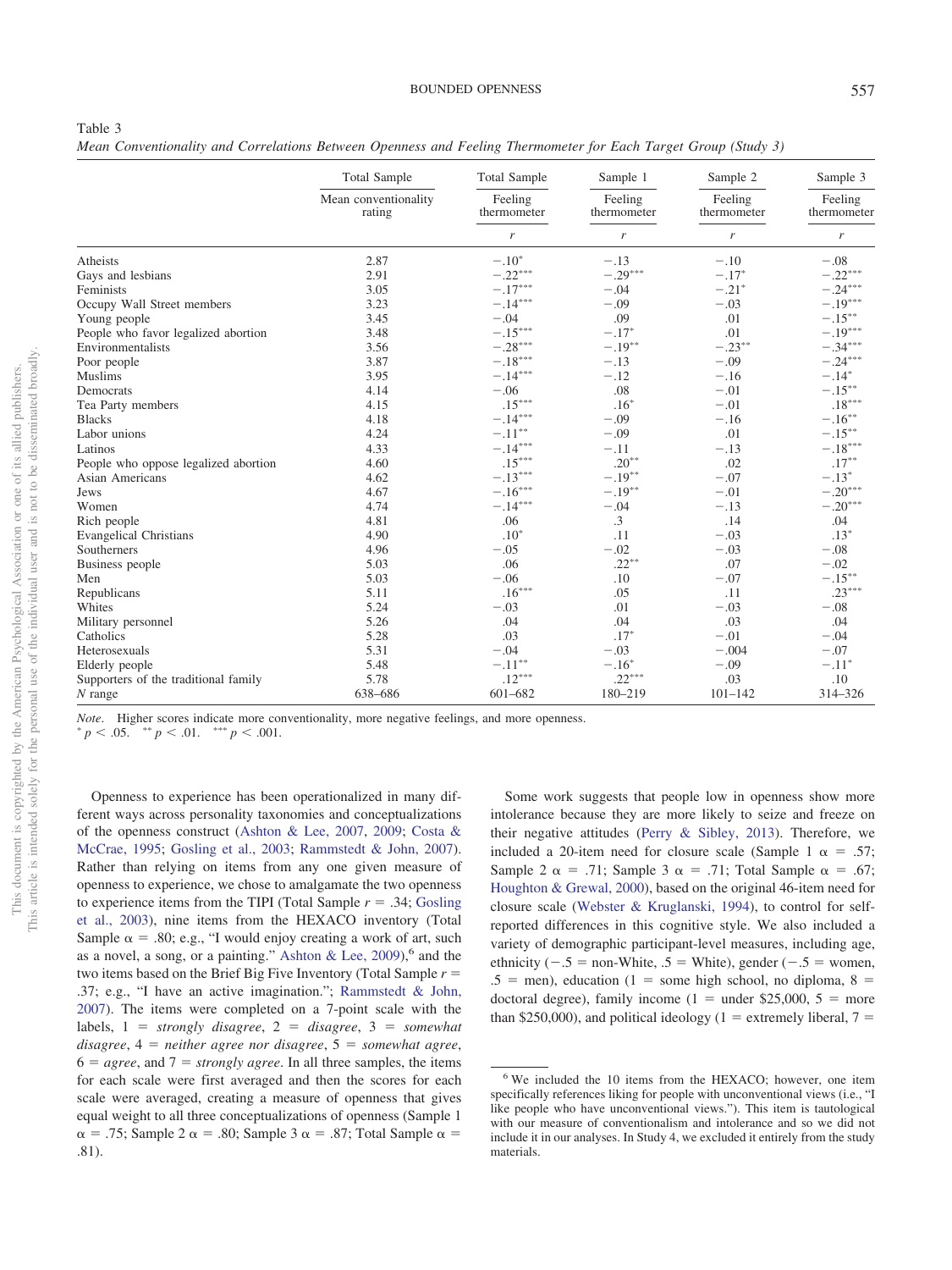extremely conservative) that we treated as covariates in our models.

# **Results**

The correlations between openness and intolerance for each of the target groups are provided in [Table 3.](#page-8-0) Consistent with the previous two studies, the association between openness and intolerance varies depending on the target group. Our analyses try to account for this variation.

**Analytic strategy.** We used two-level multilevel models similar to those in Studies 1 and 2, estimated with MPlus version 6 [\(Muthén & Muthén, 1998-2010\)](#page-18-32), using the same 0 to 1 recoding method, and the same centering strategy for the predictor variables and covariates. Because the same study was conducted in each of the three samples, we combined the samples for ease of presentation. We used a multigroup, multilevel model to test if it was statistically justifiable to combine the samples. For each of the models, we first ran a model where none of the paths were constrained to be equal across the three samples. Then, we ran a second model where all of our primary paths (i.e., all of the paths with the exception of the covariates because we do not have any predictions about the consistency of their effects) are constrained to equality between the three samples. Across each of the models reported below, the constrained model always had a lower sample-size adjusted BIC and so is a better fit for the data  $(\Delta$  in sample-size adjusted BIC ranged 22.14 to 53.7;  $\Delta M = 36.9$ ), indicating it is justifiable to combine the samples.

**Primary model.** The primary model included conventionality, openness to experience, and their interaction predicting intolerance, along with the covariates (see [Table 4\)](#page-9-0). There were main effects of both openness and conventionalism on intolerance, but these were qualified by a significant cross-level

# <span id="page-9-0"></span>Table 4

*Unstandardized Slopes (SEs) of Conventionality, Openness to Experience, and Their Interaction Predicting Feeling Thermometer and Worldview Conflict (Study 3)*

|                            | Feeling<br>thermometer<br>$(ICC = .21)$ | Worldview<br>conflict<br>$(ICC = .07)$ |
|----------------------------|-----------------------------------------|----------------------------------------|
|                            | $b$ (SE)                                | $b$ (SE)                               |
| Primary predictors         |                                         |                                        |
| <b>Openness</b>            | $-.10(.04)$ <sup>**</sup>               | .01(0.03)                              |
| Conventionalism            | $-.25(.03)$ ***                         | $-.18(.03)$ ***                        |
| Openness * Conventionalism | $.67(.11)$ ***                          | $.69(.14)$ ***                         |
| Covariates                 |                                         |                                        |
| Gender                     | $.06(.01)$ ***                          | $.03$ $(.01)$ ***                      |
| Race/ethnicity             | $-.01(.01)$                             | $-.01(.01)$                            |
| Age                        | .03(0.03)                               | $-.04(.03)$                            |
| Income                     | $-.06(.02)$ ***                         | $-.02(.02)$                            |
| Education                  | .05(.03)                                | .00(.03)                               |
| Ideology                   | $-.01(.03)$                             | $-.01(.02)$                            |
| Need for cognitive closure | $-.05(.06)$                             | .02(.05)                               |
|                            | $N = 612$                               | $N = 608$                              |

*Note*. ICC = intraclass correlation coefficient. Higher scores indicate more negative feelings and more worldview conflict. \*\*  $p < .01.$  \*\*\*  $p < .001.$ 

interaction between perceived conventionality and openness to experience [\(Figure 3,](#page-10-0) left panel). For unconventional target groups, openness predicted less intolerance ( $b = -.47$ ,  $SE =$ .06,  $p < .001$ ,  $d_{\hat{y}} = -.70$ ; however, for conventional target groups, openness marginally predicted more intolerance  $(b =$ .09, *SE* = .05,  $p = .09$ ,  $d_{\hat{y}} = .21$ ). When focusing on participants lower (disagree) versus higher (agree) in openness, we found that for participants lower in openness there was a significant and negative effect of conventionalism on intolerance  $(b = -.47, SE = .06, p < .001, d<sub>\hat{y}</sub> = -.98)$ . This comparison was already significant at the "somewhat agree" point on the scale (see dashed vertical line in [Figure 3\)](#page-10-0). For people who were higher in openness there was no effect of conventionalism ( $b = -.03$ ,  $SE = .03$ ,  $p = .26$ ,  $d<sub>y</sub> = -.06$ ), but the effect of conventionalism begins to become positively associated with intolerance for people who strongly agree with the openness items ( $b = .08$ ,  $SE = .04$ ,  $p = .054$ ,  $d_{\hat{y}} = .17$ ).

Similar analyses were undertaken for the worldview conflict mediator variable [\(Figure 3,](#page-10-0) right panel). There was no main effect of openness and a significant main effect of conventionality; however, these estimates were qualified by a significant interaction. We found that for unconventional target groups, openness predicted less worldview conflict ( $b = -.18$ ,  $SE =$ .05,  $p < .001$ ,  $d<sub>\hat{y}</sub> = -.40$ ; however, for conventional target groups, openness predicted more worldview conflict  $(b = .20, )$  $SE = .05$ ,  $p < .001$ ,  $d<sub>\hat{y}</sub> = .46$ ). When focusing on participants lower versus higher in openness, we found that for participants lower in openness there was a significant and negative effect of conventionalism on worldview conflict  $(b = -.41, SE = .07,$  $p \leq 0.001$ ,  $d_{\hat{y}} = -0.76$ . However, for people who averaged "agree" with the openness items there was no effect of conventionalism (*b* = .05, *SE* = .03 *p* = .14,  $d_{\hat{y}}$  = .09) and the effect of conventionalism significantly reverses for people who "strongly agree" with the openness items  $(b = .16, SE = .05,$  $p = .002, d_{\hat{y}} = .31$ .

The findings with both intolerance and worldview conflict as dependent measures are consistent with the integrative perspective (compare [Figure 3](#page-10-0) with [Figure 1,](#page-2-0) Panel D). On the one hand, as predicted by the moderated individual difference perspective, intolerance, and worldview conflict are higher with unconventional versus conventional groups at lower levels of openness and this difference narrows as one becomes more open. However, consistent with the integrative perspective, at the highest levels of openness the once-null differences between evaluations of conventional and unconventional groups start to turn positive with those particularly high in openness more intolerant of conventional versus unconventional groups. Next, we test to see if these patterns are driven by perceived worldview conflict.

**Mediation model.** To test the moderated-mediation predictions, we used a multilevel mediation model, including all of the covariates. The primary results are within-subjects, where we regressed intolerance on worldview conflict and conventionalism, and we regressed worldview conflict on conventionalism. We specified each of these three paths as random coefficients and included their cross-level interactions with openness to experience. Each of these cross-level interactions were significant (all  $ps < .001$ ) and so we estimated models at the "agree" and "disagree" points of the openness scale. We also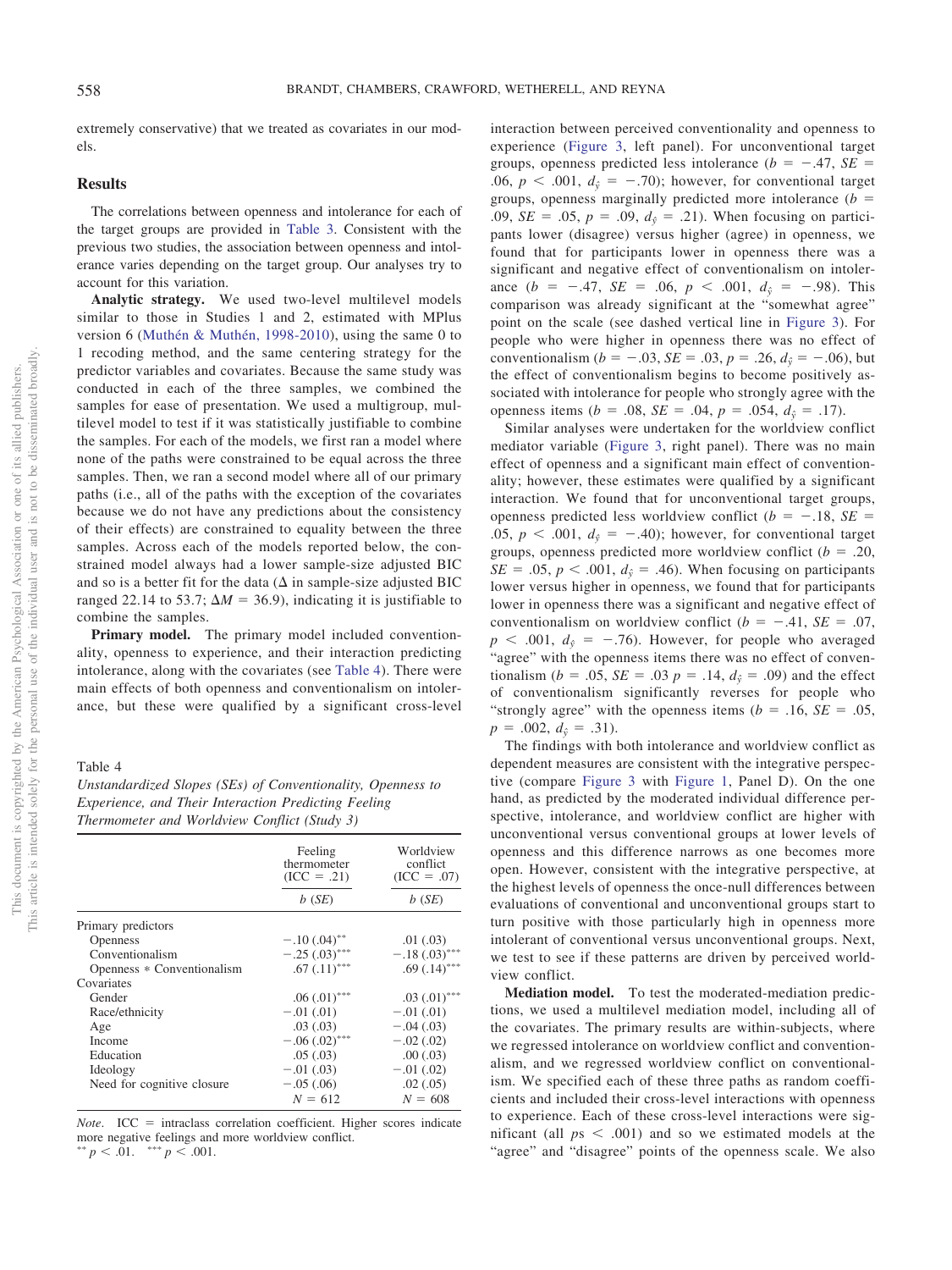

<span id="page-10-0"></span>*Figure 3.* Interaction between openness to experience and target conventionality predicting intolerance and worldview conflict in the Total Sample (Study 3). *Note:* Higher scores indicate more negative feelings, more openness, and more worldview conflict. Slopes are unstandardized estimates with *SE*s in parentheses. Simple slopes of conventionalism were probed at each point of the 7-point scale. Vertical lines indicate the first point in which the slope of conventionalism was significant.  $p = .09$ , \*\*\*  $p < .001$ .

further estimated the model at the strongly agree point on the openness scale because the analyses in the previous paragraph on worldview conflict suggest that conventionalism predicts more worldview conflict at the highest levels of openness. [Figure 4](#page-10-1) contains the mediation models at these three levels of openness.

Conventionalism was positively associated with perceived worldview conflict for people highest in openness [\(Figure 4A\)](#page-10-1), but was negatively associated with perceived worldview conflict for people low in openness [\(Figure 4C\)](#page-10-1). Consistent with the worldview conflict perspective, perceived worldview conflict was positively associated with intolerance at all levels of openness. Con-



<span id="page-10-1"></span>*Figure 4.* Mediation model results for people at varying levels of openness (Study 3). *Note:* Higher scores indicate more conventionalism, worldview conflict, and negative feelings. Path estimates are unstandardized estimates. Dashed lines highlight paths where  $p > .05$ . All other  $p_s < .001$ .  $N = 607$ .

trary to the individual difference perspective, the association between worldview conflict and intolerance was *stronger* among people high in openness (rather than weaker, as would be predicted). The indirect (mediated) effects of perceived conventionalism on intolerance were significantly different from zero for both people highest (i.e., strongly agree; indirect effect  $= .09$ ,  $SE = .03$ ,  $p = .002$ ) and low (i.e., disagree; indirect effect =  $-.11$ , *SE* = .03,  $p < .001$ ) in openness. The indirect effect for people high in openness (i.e., agree) was not significant (indirect effect  $= .03$ ,  $SE = .02$ ,  $p = .11$ ). The indirect effects at the three points probed were all significantly different from one another (all differences .06, all  $ps < .001$ ).

# **Discussion**

The Study 3 interaction between conventionalism and openness is not entirely consistent with either the moderated individual difference or with the worldview conflict perspective. Instead, using an idiographic approach, this study provides support for an integrative perspective [\(Figure 1,](#page-2-0) Panel D) that includes elements from both predictions: (a) conventionalism is a less robust predictor of intolerance for people high compared with low in openness, suggesting that people high in openness are indeed more tolerant (as suggested by the moderated individual difference perspective); (b) at the highest levels of openness the effect of conventionalism on intolerance changes directions, suggesting that at the highest levels of openness there is evidence of intolerance (as suggested by the worldview conflict perspective); and (c) perceived worldview conflict predicts greater intolerance for people both high and low in openness (as suggested by the worldview conflict perspective). Although people high in openness report similar levels of tolerance toward conventional and unconventional groups, suggesting some degree of openness and even-handedness, people high in openness were still intolerant of groups whose worldviews conflict with their own. These patterns provide support for an integrative model in which the mechanisms proposed by the moderated individual difference and worldview conflict perspectives work against each other for people high in openness. Consistent with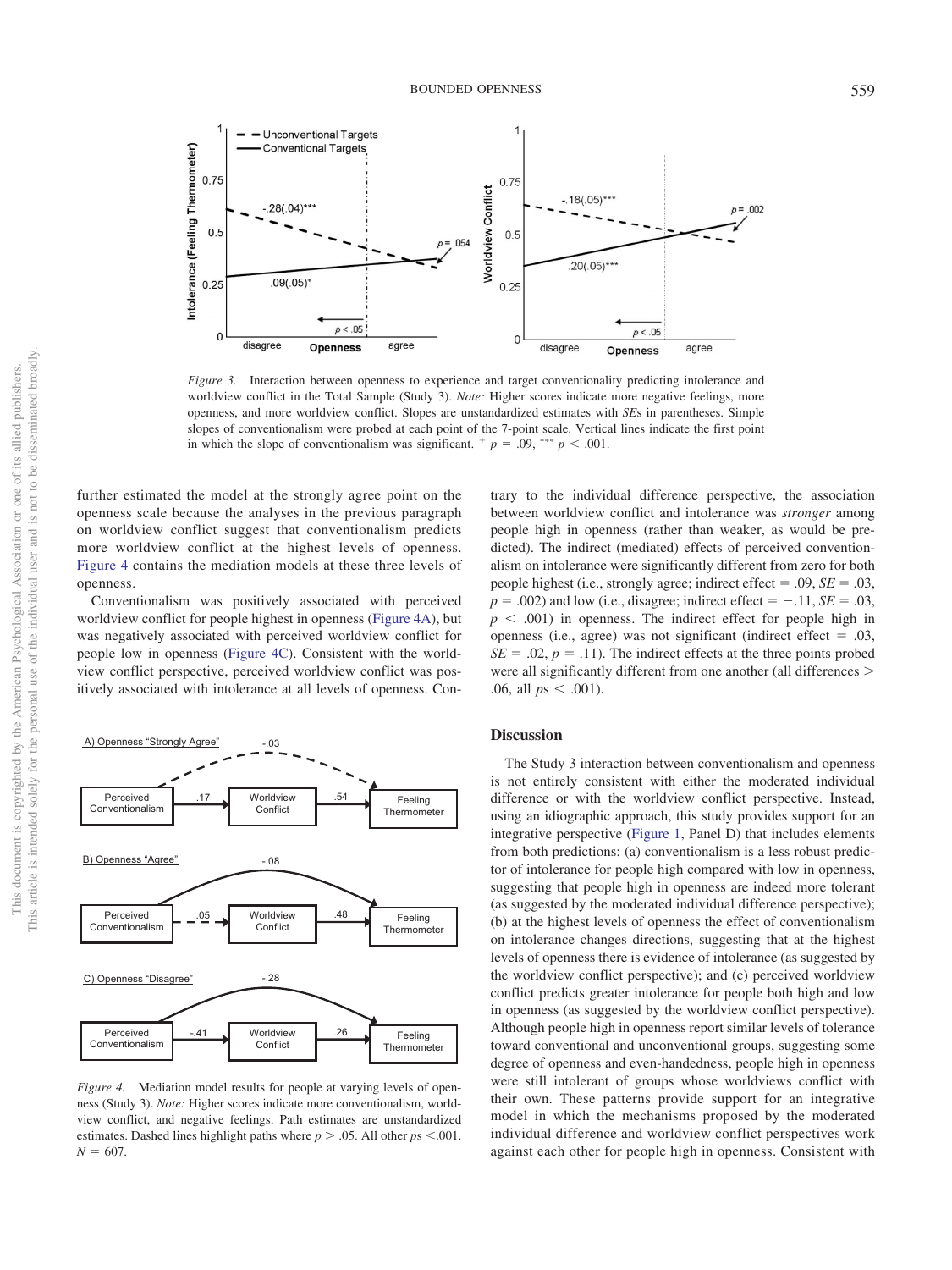this idea, when controlling for worldview conflict, the effect of conventionalism on intolerance among those highest in openness shifts from a positive effect to a nonsignificant negative effect (*b* = .16  $\rightarrow$  -.03).

## **Study 4**

If worldview conflict is playing a role in intolerance for people at all levels of openness, a key question is what type of worldview conflict matters the most? We have primarily discussed worldview conflict as a difference in social and political beliefs; however, this is a very broad definition and operationalization of "worldview conflict." Previous research on intergroup attitudes have demonstrated the utility of distinguishing between different types of threats that groups can pose to individuals or group members (e.g., [Cottrell & Neuberg, 2005;](#page-17-19) [Stephan & Stephan, 2000\)](#page-19-12). Drawing on [Cottrell and Neuberg's \(2005\)](#page-17-19) sociofunctional threat-based approach, [Crawford \(2014\)](#page-17-10) recently examined four different types of threat that potentially underlie threat to groups engaged in political conflict: symbolic threat (i.e., conflict over deeply held values and beliefs), realistic threat (i.e., real or perceived competition over scarce resources), safety threat (i.e., perceived physical danger), and rights threat (i.e., perceived threat to democratic rights of oneself or others). Of these threats, symbolic threat uniquely predicted prejudice against ideologically dissimilar political activist groups.

Given these findings, along with other evidence showing that differences in values and morals are a robust form of worldview conflict [\(Chambers & Melnyk, 2006;](#page-17-8) [Henry & Reyna, 2007;](#page-18-19) [Skitka, Bauman, & Sargis, 2005;](#page-19-6) [Wetherell et al., 2015;](#page-19-9) [Wetherell,](#page-19-10) [Brandt, & Reyna, 2013\)](#page-19-10), symbolic threat may be a particularly robust mediator of the association between conventionalism and intolerance for people both high and low in openness (but with the association between conventionalism and intolerance in opposite directions depending on level of openness). Rights threat may be a mediator that is specific for people high in openness, as conventionality could be a signal that the conventional group is intolerant of others and may restrict their rights (e.g., religious conservatives restricting gay rights), which is unpalatable for people high in openness (cf. [Crawford, 2014\)](#page-17-10). Recent concerns by religious people in the United States over their rights of religious expression [\(Advance America, 2015;](#page-17-20) [Cook, 2015\)](#page-17-21), however, suggest that people both high and low in openness could be concerned about other groups restricting the rights of others. We do not have specific hypotheses for resource and safety threats, as these were unrelated to prejudice in Crawford's studies, but have been associated with intergroup conflicts in other contexts [\(Asbrock, Sibley,](#page-17-12) [& Duckitt, 2010;](#page-17-12) [Cottrell & Neuberg, 2005;](#page-17-19) [Duckitt, 2006;](#page-18-26) [Stephan & Stephan, 2000\)](#page-19-12). In short, although Study 3 showed that worldview conflict was an important factor in understanding the openness-intolerance relationship, the measure was not precise enough to identify which types of conflict are particularly relevant. Study 4 seeks to rectify this limitation.

People high in openness enjoy novelty (e.g., [McCrae & Costa,](#page-18-2) [1997\)](#page-18-2). Therefore, we tested a final possibility that conventional and unconventional groups are perceived as particularly boring versus exciting and interesting, respectively, and that these perceptions in part explain the openness-intolerance relationship. For example, people high in openness may express positive feelings

and even political support for unconventional groups because these groups are more stimulating and unusual (e.g., minority groups or groups not often in the public eye) than conventional groups. Therefore, we included an item to assess the extent to which the target groups were perceived as boring or exciting.

There are three other changes in Study 4 worth noting. First, because we included additional measures to further dissect the openness-intolerance relationship, we selected significantly fewer target groups (8 instead of 30), focusing on groups that were likely to elicit intolerance among both high and low openness people (based both on the groups used in Studies 1–3 and related prior work, i.e., [Chambers et al., 2013;](#page-17-9) [Wetherell et al., 2013\)](#page-19-10). Second, we used the long version of the HEXACO openness scale to capture the breadth of the openness construct within one single previously validated scale, rather than the amalgamation of scales we used in Study 3 or the abbreviated version we used in Studies 1 and 2. Finally, we expanded the measures of intolerance to include social distance along with attitudes and voting opposition to extend the scope of this research to more diverse manifestations of intolerance.

#### **Method**

**Participants and procedure.** The sample was a community sample recruited from Mechanical Turk (265 men, 188 women, *M* age  $=$  33.0, *SD* age  $=$  10.6). We only analyzed data from participants who indicated they were born in the United States (number of excluded participants  $= 24$ ), leaving a total of  $n = 429$  participants in the final sample.

**Measures.** We selected the more extreme target groups from Study 3 that were also complements to each other (e.g., on different sides of an issue, such as Atheists compared with Evangelical Christians; see [Table 5\)](#page-12-0). Our primary dependent variable, intolerance, was measured within-participants with three items that measured disliking, social distance, and voting opposition. We assessed liking with a (reverse scored) feeling thermometer  $(0 =$ *very cold, dislike quite a lot,*  $100 =$  *very warm, like quite a lot*), as in the prior studies. Social distance was measured with one item reading, "how willing would you be to occasionally spend social time with a person who is [group name]"  $(1 = not at all willing,$ 7 = *very willing*; reverse scored). Voting opposition was assessed with one item reading, "How willing would you be to vote for a candidate who is [insert group]"  $(1 = not at all willing, 7 = very$ *willing*; reverse scored). The items were rescored to range from 0 to 1 and then averaged together for each group (Cronbach's  $\alpha$ : .77-.89,  $M\alpha = .84$  across groups). Participants completed the same measure of conventionalism used in Study 3.

To measure worldview conflict we included eight new items modeled on the items used by [Crawford \(2014\)](#page-17-10) to assess each of the different types of threats posed by the groups (i.e., symbolic, rights, safety, and resource threats). [Table 6](#page-12-1) includes the worldview conflict items, the average correlation between the two items for each measure, and the range of this correlation across each group. One additional item measured how boring or exciting the group was by asking participants to "indicate the extent to which you see the group as interesting and exciting (7) compared with typical and boring (1)."

We measured openness to experience with 15 items from the 100-item version of the HEXACO inventory ( $\alpha = .84$ ; [Ashton &](#page-17-17)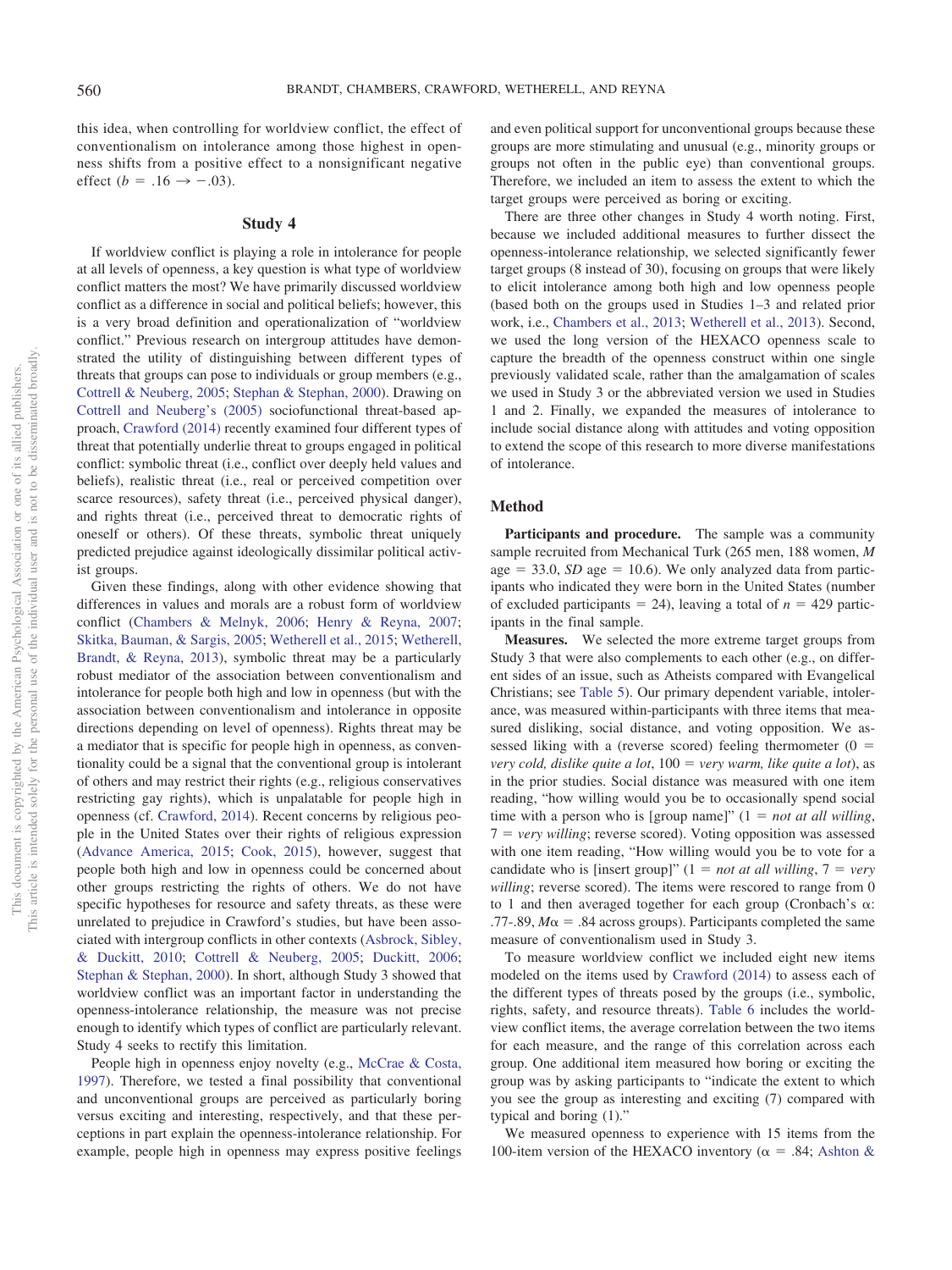[Lee, 2009\)](#page-17-17).<sup>7</sup> Each item was answered on a 5-point scale with the labels,  $1 =$  *strongly disagree*,  $2 =$  *disagree*,  $3 =$  *neutral*,  $4 =$  $agree$ , and  $5 = strongly$  *agree*. We also included the same demographic participant-level measures in Study 3 as covariates.

# **Results**

The correlations between openness and intolerance for each of the target groups can be found in [Table 5](#page-12-0) and are consistent with the previous three studies. We used the same analytic strategy as Study 3.

**Primary model.** The primary model included conventionality, openness to experience, and their interaction predicting intolerance, along with all of the covariates (see [Table 7\)](#page-13-0). There were no main effects of openness or conventionality; however, there was a significant cross-level interaction between perceived conventionality and openness to experience when predicting intolerance (see [Figure 5\)](#page-14-0). For unconventional target groups, openness predicted lower intolerance ( $b = -.46$ ,  $SE =$ .06,  $p < .001$ ,  $d<sub>\hat{y}</sub> = -.81$ ; however, for conventional target groups, openness was a strong positive predictor of intolerance  $(b = .35, SE = .08, p < .001, d<sub>j</sub> = .61)$ . When focusing on participants lower in openness, the effect of target conventionality on intolerance is negative ( $b = -.38$ ,  $SE = .08$ ,  $p < .001$ ,  $d_{\hat{y}} = -.87$ ; however, for people higher in openness there was a reverse effect such that the effect of conventionalism on intolerance was positive ( $b = .24$ ,  $SE = .03$ ,  $p < .001$ ,  $d<sub>\hat{y}</sub> =$ .55).

Similar analyses were undertaken for the four worldview conflict mediator variables and the measure of boredom/excitement (see [Table 7\)](#page-13-0). For each of these mediator variables, there was a significant cross-over interaction between conventionalism and openness (see [Figure 6\)](#page-14-1). For unconventional targets, openness to experience was a strong negative predictor of each measure (*M*  $d_{\hat{y}} = -.51$ ; however, for conventional targets, openness to experience was a positive predictor of each measure  $(M d<sub>\hat{y}</sub> = .68)$ . Conventionalism predicted less worldview conflict and more excitement for people scoring lower on openness ( $M d<sub>\hat{y}</sub>$  = -.50) and it predicted more worldview conflict and less excitement for people scoring higher on openness ( $M d<sub>\hat{y}</sub>$  = .69). The pattern of

#### <span id="page-12-0"></span>Table 5

*Mean Conventionality Scores and Correlations Between Openness and Intolerance for Each Target Group (Study 4)*

|                                      | Conventionalism | Intolerance |  |
|--------------------------------------|-----------------|-------------|--|
|                                      | M               | r           |  |
| Gays and lesbians                    | 2.49            | $-.34***$   |  |
| Atheists                             | 2.76            | $-.27***$   |  |
| Poor people                          | 3.92            | $-.27***$   |  |
| Democrat                             | 4.15            | $-.15***$   |  |
| Business people                      | 4.95            | .06         |  |
| <b>Evangelical Christians</b>        | 5.33            | $.16***$    |  |
| Republican                           | 5.44            | $.22***$    |  |
| Supporters of the traditional family | 5.89            | $.19***$    |  |
| $N$ range                            | 450–453         | 445–450     |  |

*Note*. Conventionalism was recoded to range from 0 to 1 for the multilevel analyses.<br>\*\*  $p < .01$ . \*\*\*  $p < .001$ .

# <span id="page-12-1"></span>Table 6

## *Items Assessing Worldview Conflict-Related Mediators (Study 4)*

Symbolic threat ( $r$  range .69–.87,  $Mr = .80$ )

- To what extent do you think the following groups violate your core values and beliefs?
- To what extent do you think the following groups reject moral values that are important to you?
- Rights threat (*r* range .81–.92, *M*  $r = .88$ )
- To what extent do you think the following groups restrict the personal rights of people like you?
- To what extent do you think the following groups limit the personal freedoms of people like you?
- Resource threat ( $r$  range .45–.66,  $M r = .60$ )
	- To what extent do you think the following groups take away societal resources from people like you?
- To what extent do you think the following groups hold too many positions of power and responsibility in our society?
- Safety threat (*r* range .68–.75,  $M r = .72$ )
- To what extent do you think the following groups make our society less safe and more dangerous?
- To what extent do you think the following groups endanger the physical safety of people like you?

*Note*. Each item measured on a 7-point scale  $(1 = not at all, 7 = to a)$ *great extent*) and each scale was recoded to range from 0 to 1 for analysis.

results for the measures of intolerance, worldview conflict, and boredom/excitement is most congruent with the worldview conflict perspective (compare [Figures 5](#page-14-0) and [6](#page-14-1) with [Figure 1,](#page-2-0) Panel C).

**Mediation model.** We tested the moderated-mediation model with the covariates using a similar strategy as Study 3. The primary results are within-subjects, where we regressed intolerance on the four measures of worldview conflict, boredom/excitement, and conventionalism, and we regressed worldview conflict and boredom/excitement on conventionalism. We specified each of these paths as random coefficients and included their cross-level interactions with openness to experience. There were no reliable interactions between openness and the measures of worldview conflict when predicting intolerance (worldview conflict was always associated with intolerance regardless of level of openness) and so these interaction terms were removed from the models reported here. The remaining cross-level interactions were significant (all  $ps < .001$ ) and so we estimated mediation models at the agree and disagree points of the openness scale (see [Figure 7\)](#page-15-0). All of the mediator measures were allowed to correlate and the covariates were also included in the model.

Conventionalism was positively associated with all of the measures of threat and negatively associated with perceived excitement among people high in openness [\(Figure 7A\)](#page-15-0), but was negatively associated with all of the measures of threat and positively associated with excitement among people low in openness [\(Figure 7B\)](#page-15-0). All measures of threat were positively associated with intolerance at all levels of openness, and excitement was negatively associated with intolerance at all levels of openness, suggesting that, contrary to the individual difference perspective, but consistent with the worldview-conflict perspective, threat and excitement have similar effects on in-

<sup>7</sup> We did not include the item "I like people who have unconventional views" in the study because of content overlap (see Footnote 6).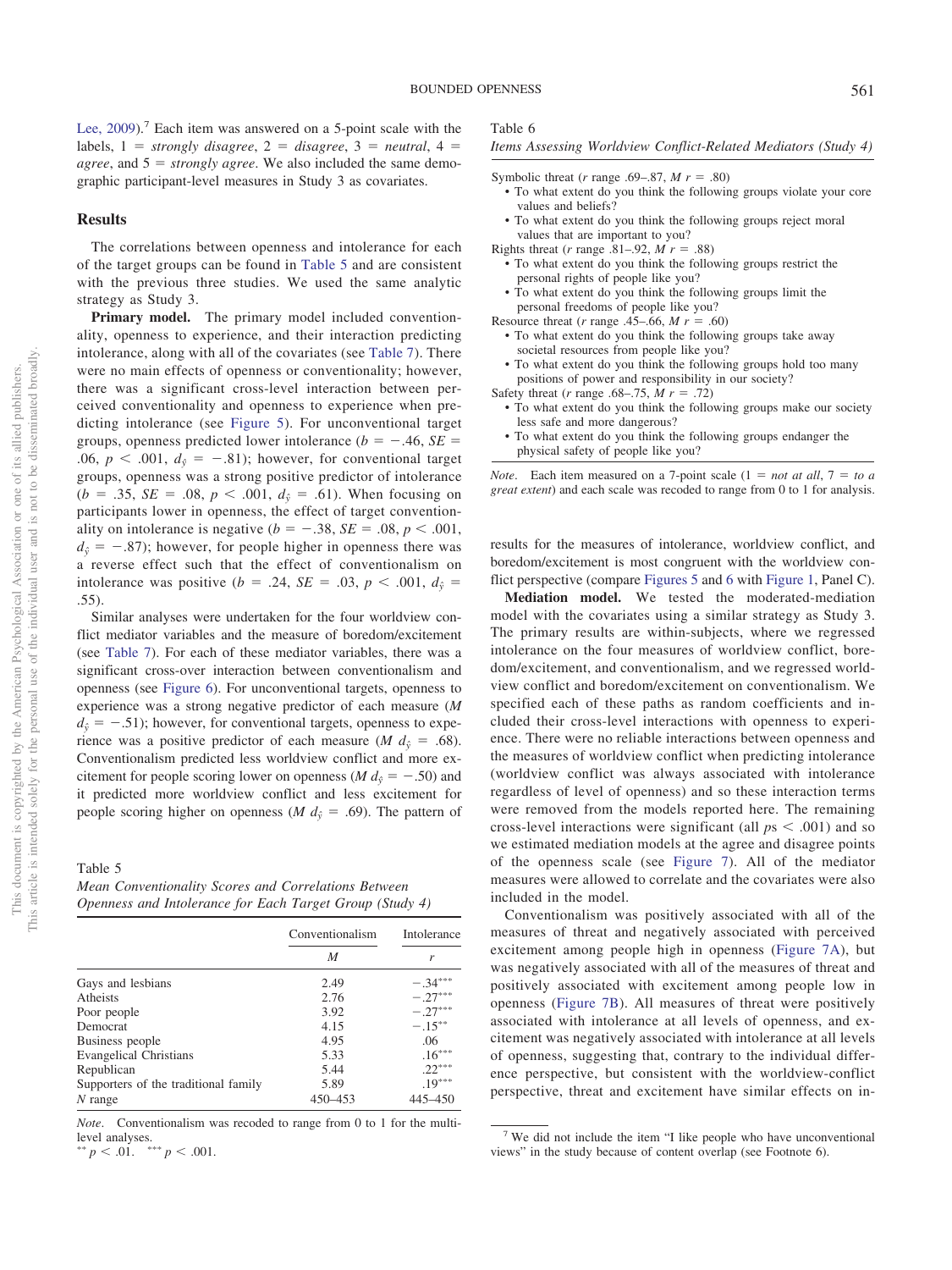<span id="page-13-0"></span>

| ×<br>۰, |  |
|---------|--|
|         |  |

|                            | Intolerance<br>$(ICC = .11)$     | Symbolic threat<br>$(ICC = .13)$ | Rights threat<br>$(ICC = .18)$ |
|----------------------------|----------------------------------|----------------------------------|--------------------------------|
|                            | b(SE)                            | $b$ (SE)                         | b(SE)                          |
| Primary predictors         |                                  |                                  |                                |
| Openness                   | $-.06(.04)$                      | $-.01(.06)$                      | .09(.06)                       |
| Conventionalism            | $-.07(.04)$                      | $-.07(.05)$                      | .13 $(.04)^{**}$               |
| Openness * Conventionalism | $1.24$ $(.17)$ ***               | $1.47$ $(.21)$ ***               | $1.26(.18)$ ***                |
| Covariates                 |                                  |                                  |                                |
| Gender                     | .02(.01)                         | .01(.02)                         | .02(.02)                       |
| Race/ethnicity             | $-.03(.02)$                      | .04(.02)                         | .04(.02)                       |
| Age                        | $-.03(.03)$                      | .02(.04)                         | $-.04(.05)$                    |
| Income                     | $-.02(.02)$                      | $-.05(.03)$                      | $-.07(.04)^*$                  |
| Education                  | $-.02(.03)$                      | .08(.05)                         | .06(.05)                       |
| Ideology                   | $-.002(.03)$                     | .06(.04)                         | $-.02(.04)$                    |
|                            | $N = 440$                        | $N = 441$                        | $N = 441$                      |
|                            | Resource threat<br>$(ICC = .15)$ | Safety threat<br>$(ICC = .34)$   | Excitement<br>$(ICC = .19)$    |
|                            | $b$ (SE)                         | $b$ (SE)                         | $b$ (SE)                       |
| Primary predictors         |                                  |                                  |                                |
| Openness                   | .09(.06)                         | .08(.06)                         | .01(.05)                       |
| Conventionalism            | $.13(.04)$ ***                   | $-.01(.03)$                      | $-.06(.04)$                    |
| Openness * Conventionalism | $1.20(.16)$ ***                  | .95 $(.15)$ ***                  | $-1.08$ $(.17)$ ***            |
| Covariates                 |                                  |                                  |                                |
| Gender                     | .02(.02)                         | .03(0.02)                        | $-.04(.01)^*$                  |
| Race/ethnicity             | .02(.02)                         | $-.01(.02)$                      | $-.01(.02)$                    |
| Age                        | $-.05(.04)$                      | $-.02(.04)$                      | $-.06(.04)$                    |
| Income                     | $-.04(.04)$                      | $-.03(.04)$                      | $-.01(.03)$                    |
| Education                  | .02(.04)                         | $-.01(.05)$                      | $-.02(.04)$                    |
| Ideology                   | $-.04(.04)$                      | $-.01(.04)$                      | .03(0.04)                      |
|                            | $N = 440$                        | $N = 439$                        | $N = 441$                      |

*Unstandardized Slopes (SEs) of Conventionality, Openness to Experience, and Their Interaction Predicting Intolerance, Threats, and Excitement (Study 4)*

*Note.* ICC = intraclass correlation coefficient. Higher scores indicate more intolerance and more threat.  $p < .05.$  \*\*  $p < .01.$  \*\*\*  $p < .001.$ 

tergroup perceptions and attitudes regardless of people's level of openness. This suggests that, at least for highly conventional and unconventional groups, the openness-tolerance relationship is due in part to a match between the target groups and the worldview orientation of those who are low versus high in openness.

The indirect effects of perceived conventionalism on intolerance were significantly different from zero for all possible mediators for people high in openness; however, only symbolic threat, safety threat, and excitement were significant mediators for people low in openness (see [Table 8\)](#page-15-1). All indirect effects for people high in openness were significantly different compared to the indirect effects for people low in openness (all  $ps < .02$ ). The indirect effect through symbolic threat was a significantly stronger indirect effect than any of the other threat-related indirect effects in the model for people high and low in openness (all  $ps < .001$ ). Symbolic threat was also a marginally ( $p =$ .07) or significantly stronger ( $p < .001$ ) mediator than excitement for people high and low in openness, respectively. These results suggest that, although all of the possible mediators had an effect, symbolic threats were the most potent worldview conflict in this study across the openness spectrum. As we saw in Study 3, after statistically removing worldview conflict and boredom/excitement, conventionalism is associated with *more* tolerance toward conventional groups for people high in openness ( $b = .24 \rightarrow -.04$ ). The latter effect is significant, although it is rather small in size.

# **Discussion**

The Study 4 interaction was clearly consistent with the worldview conflict perspective. When using groups that are particularly extreme and clearly contrast with each other on values, openness predicted tolerance of unconventional groups and intolerance of conventional groups. These differences were mediated by the specific measures of worldview conflict and excitement/boredom, although the symbolic threats, which capture differences in deeply held values, were the most potent. Interestingly, the measures of worldview conflict and excitement/boredom predicted intolerance for both people high and low in openness (although the indirect effects were not always significant at low openness), suggesting that people at all levels of openness are concerned about the symbolic, rights, resource, and safety threats of dissimilar groups. Based on these results, it appears that people high and low in openness rely on similar group-based perceptions, but these perceptions are directed at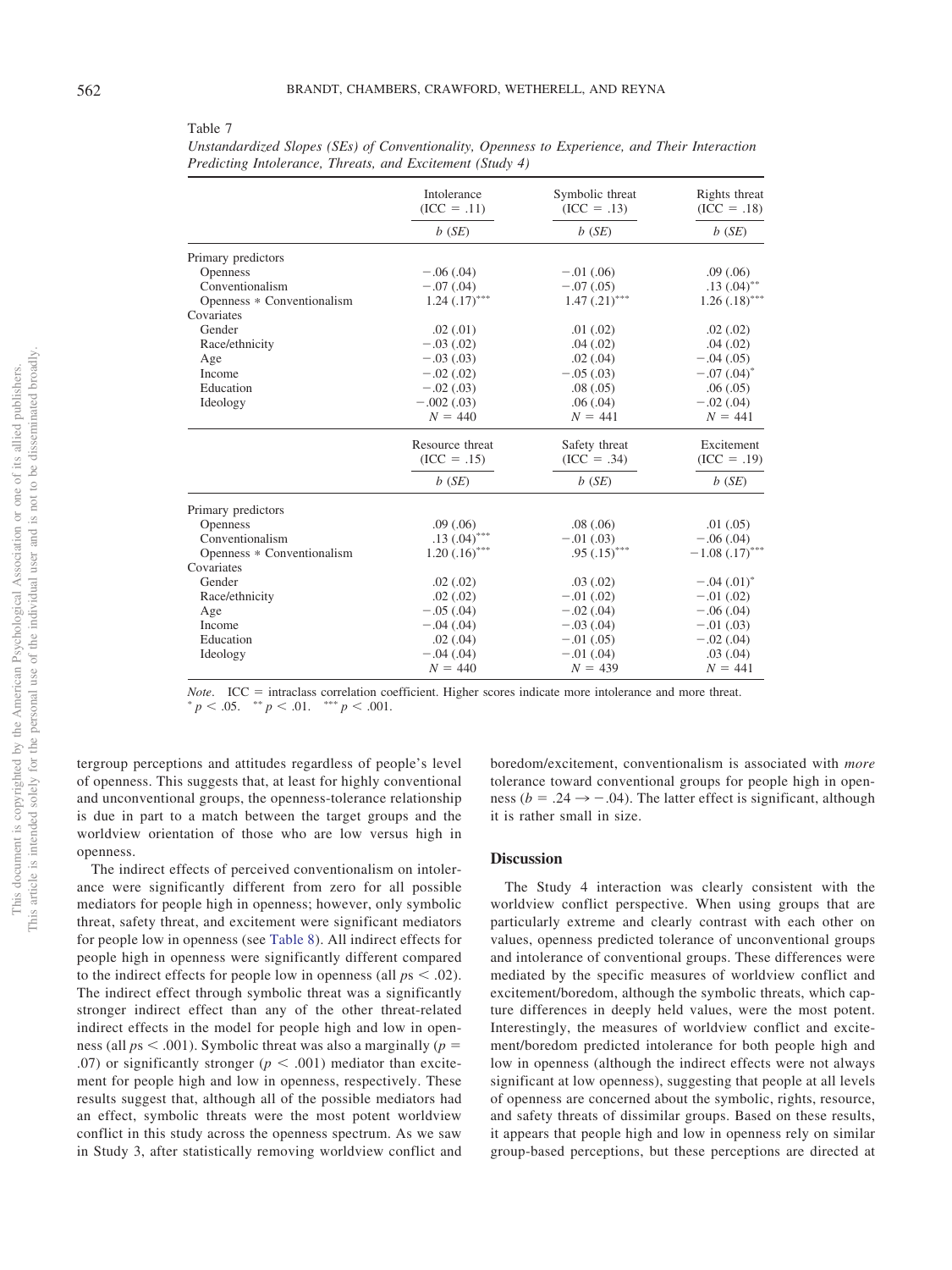

<span id="page-14-0"></span>*Figure 5.* Interaction between openness to experience and target conventionality predicting intolerance (Study 4). *Note:* Slopes are unstandardized estimates with *SE*s in parentheses. Simple slopes of conventionalism were probed at each point of the 5-point scale. Vertical lines indicate the first point in which the slope of conventionalism was significant.  $*** p < .001$ .

different types of target groups. By including these measures toward both conventional and unconventional groups, we were

able to uncover this symmetry in intergroup perception processes among people high and low in openness.

# **General Discussion**

In the quest to understand the fundamental antecedents of intolerance, openness to experience has played an important role. For decades, social scientists have identified openness to experience as a reliable predictor of tolerance in a variety of domains (see [Sibley & Duckitt, 2008\)](#page-18-6). Despite these advances, the research on the relation between openness and intolerance has to date been incomplete. Most extant research has focused on measuring intolerance toward unconventional or minority groups; however, little has been known about the relationship between openness and intolerance toward conventional or majority groups. We tested competing predictions about the relation between openness and intolerance when considering groups that span the spectrum of conventionality. Across the four studies we found support for the moderated individual differences, worldview conflict, and integrative hypotheses (see [Figure 1\)](#page-2-0).

# **Similarities and Differences Across Studies**

We thought that the typical association between openness and tolerance could be because of the conventionality of the target



<span id="page-14-1"></span>*Figure 6.* Interaction between openness to experience and target conventionality predicting five possible mediators (Study 4). *Note:* Slopes are unstandardized estimates with *SE*s in parentheses. Simple slopes of conventionalism were probed at each point of the 5-point scale. Vertical lines indicate the first point in which the slope of conventionalism was significant.  $*** p < .001$ .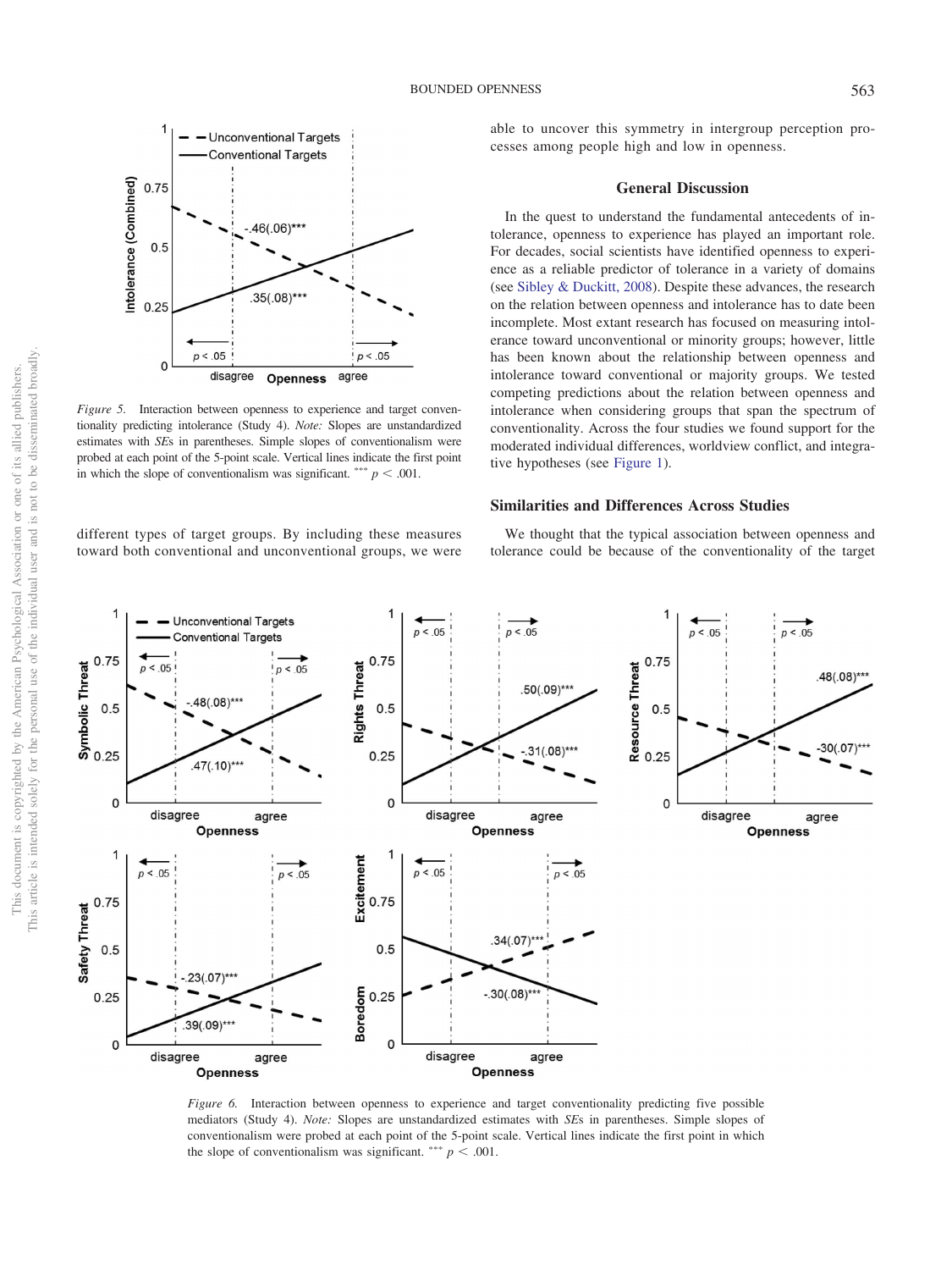

<span id="page-15-0"></span>*Figure 7.* Multiple mediation model results for people at varying levels of openness (Study 4). *Note:* Path estimates are unstandardized estimates. Solid paths  $ps < .05$ . Dashed path  $p = .051$ .  $N = 437$ .

groups used in prior research. In this article we tested this idea and by extension the individual differences and worldview conflict approach— by assessing whether conventionality moderated the association between openness and intolerance, something heretofore missing from the extant literature. In all four studies we found that openness predicted tolerance of unconventional groups, replicating past work. We also found in all four studies that conventionality interacted with openness in predicting intolerance and perceived worldview conflict. These consistent interactions highlight the importance of considering the conventionality of the target group. In our latter studies (Studies 3 and 4), we observed that worldview conflict, and in particular symbolic threat, was always associated with more intolerance among people both high and low in openness, suggesting a common underlying factor for intolerance at both ends of the openness spectrum. It also indicates that the motivations and cognitive styles associated with high levels of openness do not prevent a robust link between perceptions of worldview conflict and intolerance.

There were results that varied across studies. Most obviously, the precise nature of the interaction between openness and conventionality varied between studies. When our studies included primarily unconventional groups, our data best fit the moderated

individual difference perspective (Studies 1 and 2). However, when they included primarily more extreme groups our data best fit the worldview conflict perspective (Study 4), and when they included a large range of groups our data best fit the integrative perspective (Study 3). Despite these differences, we consistently find an interaction between openness and conventionality. The differences in the precise form of this interaction likely stem from the target groups used in each study, ranging from the primarily unconventional groups used in Studies 1 and 2 to a large number of conventional and unconventional groups in Study 3 and the purposefully extreme groups used in Study 4. The results across the four studies are not entirely consistent with either an individual difference or worldview-conflict perspective, showing support for one perspective or another depending on the precise groups included in a particular study.

We believe that the totality of results across the four studies suggest support for an *integrative perspective* in which openness does appear to reduce the difference in intolerance directed toward conventional and unconventional groups, especially when the groups are not particularly extreme or highly conventional (e.g., Study 3). However, at the same time, people both low *and* high in openness are intolerant of groups who have conflicting worldviews. For people low in openness, worldview conflict and the intolerance-related aspects of low openness work in concert with one another to predict intolerance of unconventional groups. For people high in openness, worldview conflict and the tolerancerelated aspects of high openness work in opposing directions to predict intolerance of conventional groups. These opposing effects for people high in openness may cancel out, as in Study 3, or one factor or another may be stronger in some contexts that highlight dissimilar values or the need to be tolerant (e.g., the differences between Studies 1 and 2 and Study 4). Consistent with this idea, when controlling for worldview conflict in both Studies 3 and 4, the effect of conventionalism on intolerance among those high in openness shifts from a positive effect to a negative effect (Study 3 highest levels of openness  $b = .16 \rightarrow -.03$ ; Study 4 high levels of openness  $b = .24 \rightarrow -.04$ ). That is, after statistically removing worldview conflict, conventionalism is associated with *more* tolerance toward conventional groups for people high in openness, although these effects are small. It appears that people high in openness are not universally open to new or different people, but

<span id="page-15-1"></span>Table 8

*Indirect Effect Estimates for People High and Low in Openness (Study 4)*

|                 | Indirect effect | SE   | $p$ -value |
|-----------------|-----------------|------|------------|
| High openness   |                 |      |            |
| Symbolic threat | .11             | .02  | < 0.01     |
| Rights threat   | .04             | .01  | < 0.001    |
| Resource threat | .02             | .01  | .01        |
| Safety threat   | .04             | .01  | < 0.001    |
| Excitement      | .08             | .01  | < 0.001    |
| Low openness    |                 |      |            |
| Symbolic threat | $-.15$          | .03  | < 0.001    |
| Rights threat   | $-.01$          | .01  | .09        |
| Resource threat | $-.01$          | .005 | .12        |
| Safety threat   | $-.04$          | .01  | .001       |
| Excitement      | $-.13$          | .02  | < 0.01     |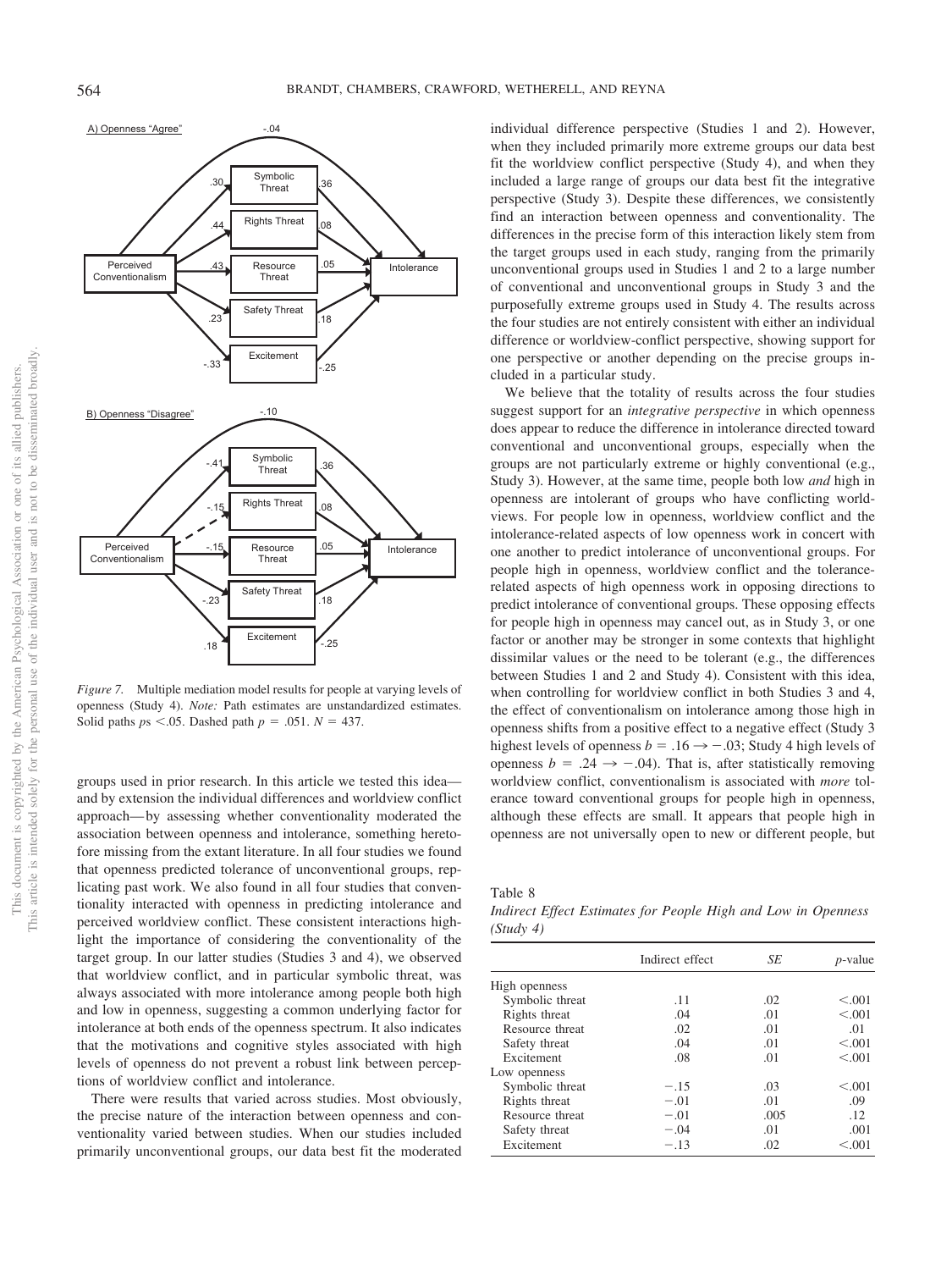rather show bounded-openness; that is, their openness is constrained by the extent of the perceived differences associated with different target groups.

## **Implications**

The results of the four studies provide a clearer understanding of the openness-tolerance relationship than what has been provided in prior literature. It also highlights the importance of using a diverse array of target groups. Only by including both conventional and unconventional target groups were we able to demonstrate that there are boundaries on the tolerance of people who are open to experience. This is consistent with research in social and political psychology that finds that using diverse target groups leads to different conclusions about prejudice (e.g., [Brandt et al., 2014\)](#page-17-4). Openness to experience, however, is just one of many possible individual difference variables that have been shown in the extant literature to predict intolerance, and we encourage researchers to fully examine the scope of intolerance associated with other personality variables. Agreeableness, honesty-humility, and conscientiousness, for example, could all be fruitfully explored for additional boundaries on the association between personality and prejudice. For example, perhaps the association between agreeableness and tolerance is limited to low status groups and does not extend to high status groups, consistent with work that shows that social dominance orientation, a correlate of low agreeableness, is related to intolerance of more competitive groups (e.g., low status, immigrants; [Asbrock, Sibley, & Duckitt, 2010;](#page-17-12) [Sibley & Duckitt,](#page-18-6) [2008\)](#page-18-6). It is also possible that agreeableness will be moderated by the ideology of the target group, consistent with the finding that social dominance orientation predicts greater intolerance of leftleaning social groups, but greater tolerance of right-leaning social groups [\(Chambers et al., 2013\)](#page-17-9). In short, when judging whether individual difference variables are associated with tolerance or intolerance, it is first necessary to test the effects of personality across a range of target groups and beyond the dangerous, derogated, and dissident groups studied in the past [\(Asbrock et al.,](#page-17-12) [2010\)](#page-17-12). Without these tests it will not be possible to determine the extent of both the significant and the null effects of personality on prejudice found in the literature. Our research should serve as a caution to researchers when making conclusions about individual differences as they relate to intolerance only toward one particular set of target groups.

Just as the four studies reported in this article suggest that there are limitations to research following the individual differences perspective, these studies also suggest that there are limitations to a strong version of the worldview conflict perspective. Worldview conflict is a powerful predictor of intolerance, a finding consistent across many different labs, targets, and empirical paradigms [\(Chambers & Melnyk, 2006;](#page-17-8) [Crawford](#page-17-13) [& Pilanski, 2014;](#page-17-13) [Henry & Reyna, 2007;](#page-18-19) [Skitka, Bauman, &](#page-19-6) [Sargis, 2005\)](#page-19-6), including our Studies 3 and 4. However, the studies we conducted suggest that not all worldview conflicts are equally likely to lead to mirror-image levels of intolerance in which each side appears equally intolerant of the other side. In Study 3, people high in openness perceived more worldview conflict for conventional groups than unconventional groups and this worldview conflict predicted intolerance, consistent with the worldview conflict perspective. At the same time,

people high in openness also did not always show clear instances where intolerance toward conventional groups was higher than intolerance toward unconventional groups (Studies 1–3), which is consistent with the idea that openness to experience does mitigate intolerance of diverse experiences in the majority of cases. Additional work is needed to determine when the individual difference, the worldview conflict, or the integrative perspective is likely to provide the best explanation for the relation between individual difference variables and intolerance.

# **Limitations**

There are limitations to the current studies that should be addressed in future research. First, we focused on a relatively limited set of intolerance measures to maintain consistency across our studies. Because we needed to test these effects across many diverse target groups, it was necessary to use very brief measures of intolerance. Different types of measures could potentially produce different results. For example, people high in openness may differ in their willingness to express more extreme forms of intolerance toward worldview conflicting groups, such as political intolerance, violence, or nonnormative collective action [\(Marcus,](#page-18-35) [Sullivan, Theiss-Morse, & Wood, 1995;](#page-18-35) [Tausch, Becker, Spears,](#page-19-13) [Christ, Saab, Singh, & Siddiqui, 2011\)](#page-19-13).

Another limitation is that our designs are cross-sectional, and although we did manipulate conventionality withinparticipants, we could not manipulate openness. A longitudinal investigation would provide a more definitive test of our assumption that openness, in part, precedes expressions of intolerance, but that the direction and precise trajectory of this effect differs for people low and high in openness depending on the target's conventionality. This assumption is consistent with the assumptions of previous work on the links between openness and various forms of intolerance (e.g., [Flynn, 2005;](#page-18-7) [Sibley &](#page-18-6) [Duckitt, 2008\)](#page-18-6) and with longitudinal studies demonstrating that openness predicts right-wing authoritarianism [\(Perry & Sibley,](#page-18-25) [2012\)](#page-18-25), which in turn predicts prejudice toward unconventional groups [\(Asbrock, Sibley, & Duckitt, 2010\)](#page-17-12).

We find that worldview conflict is a common process underlying intolerance for both people high and low in openness, with Study 3 even finding that this association is strong among people high in openness. At the same time, we some find evidence (with the exception of Study 4) that people low in openness have larger differences between conventional and unconventional groups compare with people high in openness and suggest that this is because of the tolerance- and intolerance-related processes associated with low and high of openness. However, we do not have direct evidence for these additional processes, nor is it clear what exactly these processes are. Future work is necessary to delineate the processes, beyond worldview conflict, that might produce intolerance and tolerance along the openness continuum.

One possibility is that research that focuses at a lower-level of analysis could find important differences in how people high and low in openness make tolerance judgments. One possibility, building off of work related to the need for closure [\(Perry & Sibley,](#page-18-14) [2013\)](#page-18-14), is that people low in openness will be more likely to seize and freeze on their intolerance judgments. People high in open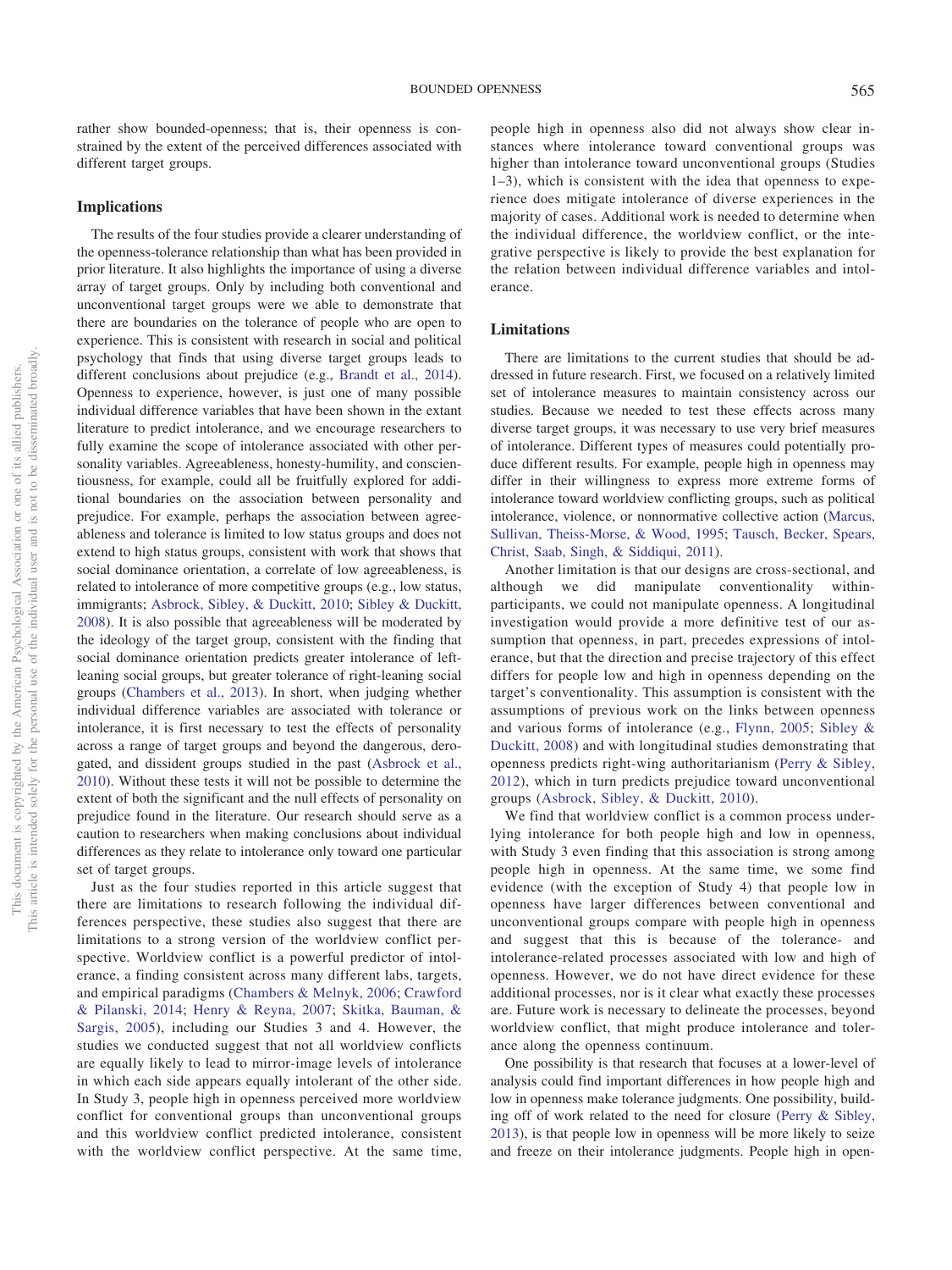ness, however, may be more flexible in their opinions and be more likely to update their opinions when presented with new evidence about the similarity or dissimilarity of a target group. That said, recent work finds that political liberals and conservatives do not differ in their responses to general anchoring tasks (that also require updating initial judgments; [Brandt, Evans, & Crawford,](#page-17-22) [2015\)](#page-17-22) indicating that, perhaps, people high and low in openness also do not differ in general updating processes; this remains to be tested.

## **Conclusion**

Understanding the underpinnings of prejudice and intolerance has been a primary goal for social and personality psychologists since the inception of our fields. An important contribution to this end has been the investigation of individual difference variables that predispose people toward greater levels of intolerance. One of the most robust of these has been openness to experience. In the literature, low openness has been consistently associated with greater levels of intolerance (and high openness with greater levels of tolerance) especially toward unconventional groups like racial/ ethnic minorities, gays and lesbians, atheists, and so on. At first blush it appears that openness to experience may buffer people against the perceived threats often associated with outgroups. However, this literature has to date been incomplete: by not including conventional groups in this analysis, we have missed the instances when those low in openness might be more tolerant and even instances where high openness predicts intolerance.

The present research rectifies this omission by testing the openness-tolerance relationship across a variety of groups that differ in their degree of conventionalism. We show that the perceived conventionality of social groups is an important and consistent moderator of the association between openness to experience and intolerance. Our findings highlight the need to consider how individual difference variables *and* features of the target groups may interact in important ways to influence the expression of prejudice. To understand how individual differences, from personalities to worldviews, influence the expression of tolerance and intolerance it is necessary to examine multiple target groups that can allow both tolerance and intolerance to emerge.

#### **References**

- <span id="page-17-20"></span>Advance America. (2015). Victory at the state house! Retrieved from [https://web.archive.org/web/20150402093603/http://www.advance](https://web.archive.org/web/20150402093603/http://www.advanceamerica.com/blog/?p=1849) [america.com/blog/?p](https://web.archive.org/web/20150402093603/http://www.advanceamerica.com/blog/?p=1849)-1849
- <span id="page-17-2"></span>Albrecht, A. G., Dilchert, S., Deller, J., & Paulus, F. M. (2014). Openness in cross-cultural work settings: A multicountry study of expatriates. *Journal of Personality Assessment, 96,* 64 –75. [http://dx.doi.org/](http://dx.doi.org/10.1080/00223891.2013.821074) [10.1080/00223891.2013.821074](http://dx.doi.org/10.1080/00223891.2013.821074)
- <span id="page-17-11"></span>Alford, J. R., Hatemi, P. K., Hibbing, J. R., Martin, N. G., & Eaves, L. J. (2011). The politics of mate choice. *The Journal of Politics, 73,* 362– 379. <http://dx.doi.org/10.1017/S0022381611000016>
- <span id="page-17-12"></span>Asbrock, F., Sibley, C. G., & Duckitt, J. (2010). Right-wing authoritarianism and social dominance orientation and the dimensions of generalized prejudice: A longitudinal test. *European Journal of Personality, 24,* 324 –340.
- <span id="page-17-16"></span>Ashton, M. C., & Lee, K. (2007). Empirical, theoretical, and practical advantages of the HEXACO model of personality structure. *Personality and Social Psychology Review, 11,* 150 –166. [http://dx.doi.org/10.1177/](http://dx.doi.org/10.1177/1088868306294907) [1088868306294907](http://dx.doi.org/10.1177/1088868306294907)
- <span id="page-17-17"></span>Ashton, M. C., & Lee, K. (2009). The HEXACO-60: A short measure of the major dimensions of personality. *Journal of Personality Assessment, 91,* 340 –345. <http://dx.doi.org/10.1080/00223890902935878>
- <span id="page-17-15"></span>Baguley, T. (2009). Standardized or simple effect size: What should be reported? *British Journal of Psychology, 100, 603-617*. [http://dx.doi](http://dx.doi.org/10.1348/000712608X377117) [.org/10.1348/000712608X377117](http://dx.doi.org/10.1348/000712608X377117)
- <span id="page-17-22"></span>Brandt, M. J., Evans, A. M., & Crawford, J. T. (2015). The unthinking or confident extremist? Political extremists are more likely than moderates to reject experimenter-generated anchors. *Psychological Science, 26,* 189 –202. <http://dx.doi.org/10.1177/0956797614559730>
- <span id="page-17-3"></span>Brandt, M. J., & Reyna, C. (2010). The role of prejudice and the need for closure in religious fundamentalism. *Personality and Social Psychology Bulletin, 36,* 715–725. <http://dx.doi.org/10.1177/0146167210366306>
- <span id="page-17-4"></span>Brandt, M. J., & Reyna, C. (2014). To love or hate thy neighbor: The role of authoritarianism and traditionalism in explaining the link between fundamentalism and racial prejudice. *Political Psychology, 35,* 207–223. <http://dx.doi.org/10.1111/pops.12077>
- <span id="page-17-7"></span>Brandt, M. J., Reyna, C., Chambers, J. R., Crawford, J. T., & Wetherell, G. (2014). The Ideological-conflict hypothesis: Intolerance among both liberals and conservatives. *Current Directions in Psychological Science, 23,* 27–34. <http://dx.doi.org/10.1177/0963721413510932>
- <span id="page-17-14"></span>Brandt, M. J., Wetherell, G., & Crawford, J. T. (in press). Moralization and intolerance of ideological outgroups. In J. P. Forgas, P. van Lange, & L. Jussim (Eds.), *Social psychology and morality*. New York, NY: Psychology Press.
- <span id="page-17-6"></span>Byrne, D. (1971). *The attraction paradigm*. New York, NY: Academic Press.
- <span id="page-17-8"></span>Chambers, J. R., & Melnyk, D. (2006). Why do I hate thee? Conflict misperceptions and intergroup mistrust. *Personality and Social Psychology Bulletin, 32,* 1295–1311. [http://dx.doi.org/10.1177/](http://dx.doi.org/10.1177/0146167206289979) [0146167206289979](http://dx.doi.org/10.1177/0146167206289979)
- <span id="page-17-9"></span>Chambers, J. R., Schlenker, B. R., & Collisson, B. (2013). Ideology and prejudice: The role of value conflicts. *Psychological Science, 24,* 140 – 149. <http://dx.doi.org/10.1177/0956797612447820>
- <span id="page-17-5"></span>Charney, E. (in press). Liberal bias and the 5-factor model. *Behavioral and Brain Sciences*.
- <span id="page-17-0"></span>Cohrs, J. C., Kämpfe-Hargrave, N., & Riemann, R. (2012). Individual differences in ideological attitudes and prejudice: Evidence from peerreport data. *Journal of Personality and Social Psychology, 103,* 343– 361. <http://dx.doi.org/10.1037/a0028706>
- <span id="page-17-21"></span>Cook, T. (2015). Gov. Mike Pence signs 'religious freedom' bill in private. *Indy Star*. Retrieved from [https://web.archive.org/web/20150402084009/](https://web.archive.org/web/20150402084009/http://www.indystar.com/story/news/politics/2015/03/25/gov-mike-pence-sign-religious-freedom-bill-thursday/70448858/?from=global&sessionKey=&autologin=) [http://www.indystar.com/story/news/politics/2015/03/25/gov-mike-pence](https://web.archive.org/web/20150402084009/http://www.indystar.com/story/news/politics/2015/03/25/gov-mike-pence-sign-religious-freedom-bill-thursday/70448858/?from=global&sessionKey=&autologin=)[sign-religious-freedom-bill-thursday/70448858/?from](https://web.archive.org/web/20150402084009/http://www.indystar.com/story/news/politics/2015/03/25/gov-mike-pence-sign-religious-freedom-bill-thursday/70448858/?from=global&sessionKey=&autologin=)-global&session Key=[&autologin](https://web.archive.org/web/20150402084009/http://www.indystar.com/story/news/politics/2015/03/25/gov-mike-pence-sign-religious-freedom-bill-thursday/70448858/?from=global&sessionKey=&autologin=)=
- <span id="page-17-18"></span>Costa, P. T., Jr., & McCrae, R. R. (1995). Domains and facets: Hierarchical personality assessment using the revised NEO personality inventory. *Journal of Personality Assessment, 64,* 21–50. [http://dx.doi.org/10.1207/](http://dx.doi.org/10.1207/s15327752jpa6401_2) [s15327752jpa6401\\_2](http://dx.doi.org/10.1207/s15327752jpa6401_2)
- <span id="page-17-19"></span>Cottrell, C. A., & Neuberg, S. L. (2005). Different emotional reactions to different groups: A sociofunctional threat-based approach to "prejudice". *Journal of Personality and Social Psychology, 88, 770–789.* <http://dx.doi.org/10.1037/0022-3514.88.5.770>
- <span id="page-17-1"></span>Crandall, C. S., Eshleman, A., & O'Brien, L. (2002). Social norms and the expression and suppression of prejudice: The struggle for internalization. *Journal of Personality and Social Psychology, 82,* 359 –378. [http://dx](http://dx.doi.org/10.1037/0022-3514.82.3.359) [.doi.org/10.1037/0022-3514.82.3.359](http://dx.doi.org/10.1037/0022-3514.82.3.359)
- <span id="page-17-10"></span>Crawford, J. T. (2014). Ideological symmetries and asymmetries in political intolerance and prejudice toward political activist groups. *Journal of Experimental Social Psychology, 55,* 284 –298. [http://dx.doi.org/](http://dx.doi.org/10.1016/j.jesp.2014.08.002) [10.1016/j.jesp.2014.08.002](http://dx.doi.org/10.1016/j.jesp.2014.08.002)
- <span id="page-17-13"></span>Crawford, J. T., & Pilanski, J. M. (2014). Political intolerance, right and left. *Political Psychology, 35,* 841– 851. [http://dx.doi.org/10.1111/j](http://dx.doi.org/10.1111/j.1467-9221.2012.00926.x) [.1467-9221.2012.00926.x](http://dx.doi.org/10.1111/j.1467-9221.2012.00926.x)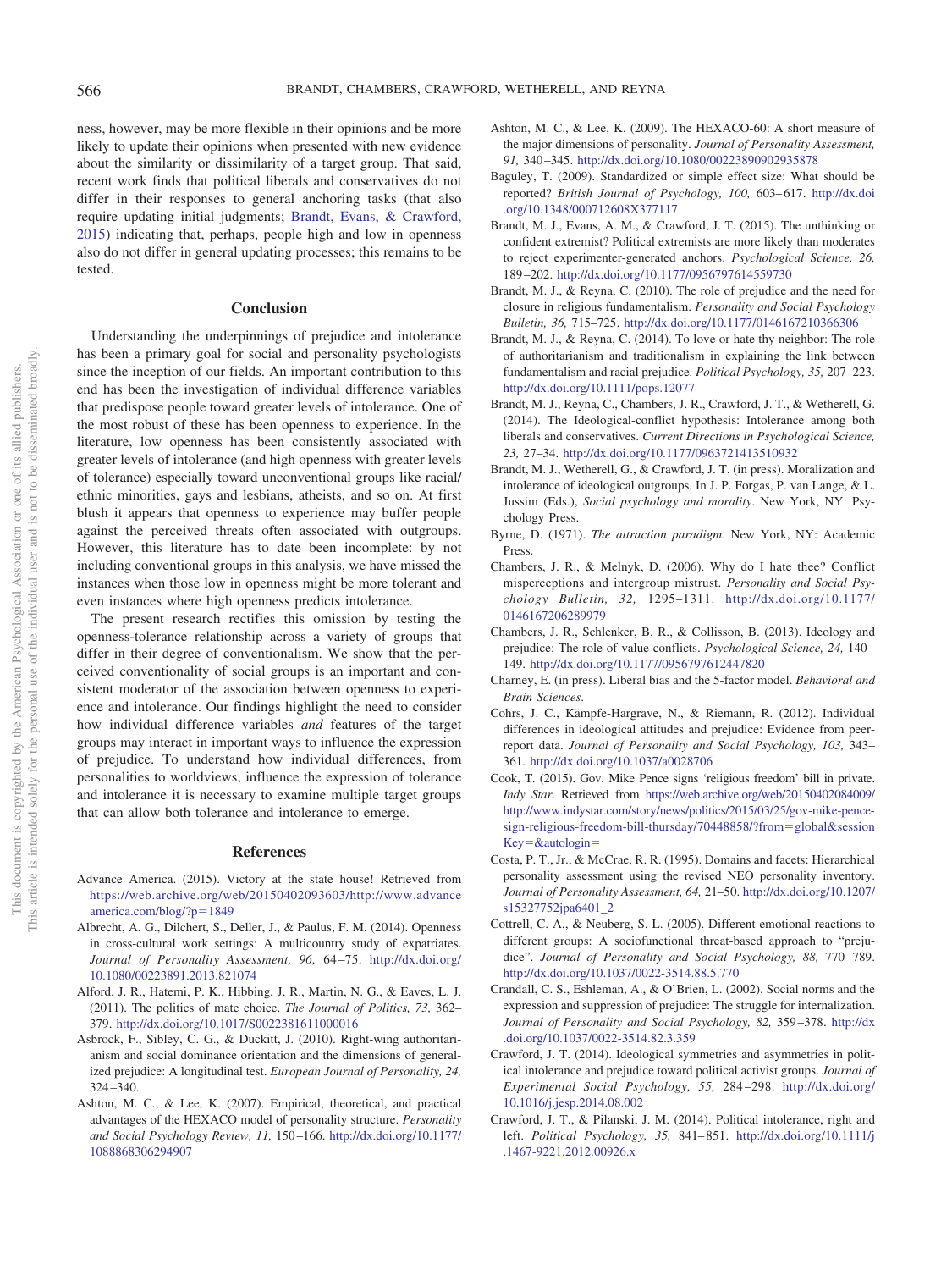- <span id="page-18-26"></span>Duckitt, J. (2006). Differential effects of right wing authoritarianism and social dominance orientation on outgroup attitudes and their mediation by threat from and competitiveness to outgroups. *Personality and Social Psychology Bulletin, 32,* 684 – 696. [http://dx.doi.org/10.1177/](http://dx.doi.org/10.1177/0146167205284282) [0146167205284282](http://dx.doi.org/10.1177/0146167205284282)
- <span id="page-18-12"></span>Duckitt, J., Wagner, C., du Plessis, I., & Birum, I. (2002). The psychological bases of ideology and prejudice: Testing a dual process model. *Journal of Personality and Social Psychology, 83,* 75–93. [http://dx.doi](http://dx.doi.org/10.1037/0022-3514.83.1.75) [.org/10.1037/0022-3514.83.1.75](http://dx.doi.org/10.1037/0022-3514.83.1.75)
- <span id="page-18-23"></span>Ekehammar, B., Akrami, N., & Araya, T. (2000). Development and validation of Swedish classical and modern sexism scales. *Scandinavian Journal of Psychology, 41,* 307–314. [http://dx.doi.org/10.1111/1467-](http://dx.doi.org/10.1111/1467-9450.00203) [9450.00203](http://dx.doi.org/10.1111/1467-9450.00203)
- <span id="page-18-22"></span>Fawcett, C. A., & Markson, L. (2010). Similarity predicts liking in 3-yearold children. *Journal of Experimental Child Psychology, 105,* 345–358. <http://dx.doi.org/10.1016/j.jecp.2009.12.002>
- <span id="page-18-27"></span>Fiske, S. T., Cuddy, A. J., Glick, P., & Xu, J. (2002). A model of (often mixed) stereotype content: Competence and warmth respectively follow from perceived status and competition. *Journal of Personality and Social Psychology, 82,* 878 –902.
- <span id="page-18-7"></span>Flynn, F. J. (2005). Having an open mind: The impact of openness to experience on interracial attitudes and impression formation. *Journal of Personality and Social Psychology, 88,* 816 – 826. [http://dx.doi.org/](http://dx.doi.org/10.1037/0022-3514.88.5.816) [10.1037/0022-3514.88.5.816](http://dx.doi.org/10.1037/0022-3514.88.5.816)
- <span id="page-18-16"></span>Gosling, S. D., Rentfrow, P. J., & Swann, W. B., Jr. (2003). A very brief measure of the Big-Five personality domains. *Journal of Research in Personality, 37,* 504 –528. [http://dx.doi.org/10.1016/S0092-](http://dx.doi.org/10.1016/S0092-6566%2803%2900046-1) [6566\(03\)00046-1](http://dx.doi.org/10.1016/S0092-6566%2803%2900046-1)
- <span id="page-18-10"></span>Hall, D. L., Matz, D. C., & Wood, W. (2010). Why don't we practice what we preach? A meta-analytic review of religious racism. *Personality and Social Psychology Review, 14,* 126 –139. [http://dx.doi.org/10.1177/](http://dx.doi.org/10.1177/1088868309352179) [1088868309352179](http://dx.doi.org/10.1177/1088868309352179)
- <span id="page-18-19"></span>Henry, P. J., & Reyna, C. (2007). Value judgments: The impact of perceived value violations on American political attitudes. *Political Psychology, 28,* 273–298. [http://dx.doi.org/10.1111/j.1467-9221.2007](http://dx.doi.org/10.1111/j.1467-9221.2007.00569.x) [.00569.x](http://dx.doi.org/10.1111/j.1467-9221.2007.00569.x)
- <span id="page-18-31"></span>Hofmann, W., Wisneski, D. C., Brandt, M. J., & Skitka, L. J. (2014). Morality in everyday life. *Science, 345,* 1340 –1343. [http://dx.doi.org/](http://dx.doi.org/10.1126/science.1251560) [10.1126/science.1251560](http://dx.doi.org/10.1126/science.1251560)
- <span id="page-18-33"></span>Houghton, D. C., & Grewal, R. (2000). Please, let's get an answer—Any answer: Need for consumer cognitive closure. *Psychology & Marketing, 17,* 911–934. [http://dx.doi.org/10.1002/1520-6793\(200011\)17:11](http://dx.doi.org/10.1002/1520-6793%28200011%2917:11%3C911::AID-MAR1%3E3.0.CO;2-4)911:: [AID-MAR1](http://dx.doi.org/10.1002/1520-6793%28200011%2917:11%3C911::AID-MAR1%3E3.0.CO;2-4) 3.0.CO;2-4
- <span id="page-18-24"></span>Iyengar, S., & Westwood, S. J. (in press). Fear and loathing across party lines: New evidence on group polarization. *American Journal of Political Science*.
- <span id="page-18-5"></span>Jackson, J. W., & Poulsen, J. R. (2005). Contact experiences mediate the relationship between five-factor model personality traits and ethnic prejudice. *Journal of Applied Social Psychology, 35,* 667– 685. [http://](http://dx.doi.org/10.1111/j.1559-1816.2005.tb02140.x) [dx.doi.org/10.1111/j.1559-1816.2005.tb02140.x](http://dx.doi.org/10.1111/j.1559-1816.2005.tb02140.x)
- <span id="page-18-18"></span>John, O. P., & Srivastava, S. (1999). The Big Five trait taxonomy: History, measurement, and theoretical perspectives. In L. A. Pervin & O. P. John (Eds.), *Handbook of personality: Theory and research* (2nd ed., pp. 102–138). New York, NY: Guilford Press.
- <span id="page-18-9"></span>Jost, J. T., Glaser, J., Kruglanski, A. W., & Sulloway, F. J. (2003). Political conservatism as motivated social cognition. *Psychological Bulletin, 129,* 339 –375.
- <span id="page-18-11"></span>Jost, J. T., Nosek, B. A., & Gosling, S. D. (2008). Ideology: Its resurgence in social, personality, and political psychology. *Perspectives on Psychological Science, 3,* 126 –136. [http://dx.doi.org/10.1111/j.1745-6916.2008](http://dx.doi.org/10.1111/j.1745-6916.2008.00070.x) [.00070.x](http://dx.doi.org/10.1111/j.1745-6916.2008.00070.x)
- <span id="page-18-17"></span>Lee, K., & Ashton, M. C. (2004). Psychometric properties of the HEXACO Personality Inventory. *Multivariate Behavioral Research, 39,* 329 –358. [http://dx.doi.org/10.1207/s15327906mbr3902\\_8](http://dx.doi.org/10.1207/s15327906mbr3902_8)
- <span id="page-18-35"></span>Marcus, G. E., Sullivan, J. L., Theiss-Morse, E., & Wood, S. L. (1995). *With malice toward some: How people make civil liberties judgments*. New York, NY: Cambridge University Press. [http://dx.doi.org/10.1017/](http://dx.doi.org/10.1017/CBO9781139174046) [CBO9781139174046](http://dx.doi.org/10.1017/CBO9781139174046)
- <span id="page-18-3"></span>McCrae, R. R. (1987). Creativity, divergent thinking, and openness to experience. *Journal of Personality and Social Psychology, 52,* 1258 – 1265. <http://dx.doi.org/10.1037/0022-3514.52.6.1258>
- <span id="page-18-0"></span>McCrae, R. R. (1994). Openness to experience: Expanding the boundaries of Factor V. *European Journal of Personality, 8,* 251–272. [http://dx.doi](http://dx.doi.org/10.1002/per.2410080404) [.org/10.1002/per.2410080404](http://dx.doi.org/10.1002/per.2410080404)
- <span id="page-18-1"></span>McCrae, R. R. (1996). Social consequences of experiential openness. *Psychological Bulletin, 120,* 323–337. [http://dx.doi.org/10.1037/0033-](http://dx.doi.org/10.1037/0033-2909.120.3.323) [2909.120.3.323](http://dx.doi.org/10.1037/0033-2909.120.3.323)
- <span id="page-18-2"></span>McCrae, R. R., & Costa, P. T., Jr. (1997). Conceptions and correlates of openness to experience. In R. Hogan, J. A. Johnson, & S. R. Briggs (Eds.), *Handbook of personality psychology* (pp. 825– 847). San Diego, CA: Academic Press. [http://dx.doi.org/10.1016/B978-012134645-4/](http://dx.doi.org/10.1016/B978-012134645-4/50032-9) [50032-9](http://dx.doi.org/10.1016/B978-012134645-4/50032-9)
- <span id="page-18-21"></span>Morgan, G. S., Mullen, E., & Skitka, L. J. (2010). When values and attributions collide: Liberals' and conservatives' values motivate attributions for alleged misdeeds. *Personality and Social Psychology Bulletin, 36,* 1241–1254. <http://dx.doi.org/10.1177/0146167210380605>
- <span id="page-18-32"></span>Muthén, L. K., & Muthén, B. O. (1998 –2010). *Mplus user's guide* (6th ed.). Los Angeles, CA: Muthén & Muthén.
- <span id="page-18-13"></span>Onraet, E., Van Hiel, A., Roets, A., & Cornelis, I. (2011). The closed mind: 'Experience' and 'cognition' aspects of openness to experience and need for closure as psychological bases for right-wing attitudes. *European Journal of Personality, 25,* 184 –197. <http://dx.doi.org/10.1002/per.775>
- <span id="page-18-15"></span>Parks-Leduc, L., Feldman, G., & Bardi, A. (2015). Personality traits and personal values: A meta-analysis. *Personality and Social Psychology Review, 19,* 3–29. <http://dx.doi.org/10.1177/1088868314538548>
- <span id="page-18-25"></span>Perry, R., & Sibley, C. G. (2012). Big-Five personality prospectively predicts social dominance orientation and right-wing authoritarianism. *Personality and Individual Differences, 52,* 3– 8. [http://dx.doi.org/](http://dx.doi.org/10.1016/j.paid.2011.08.009) [10.1016/j.paid.2011.08.009](http://dx.doi.org/10.1016/j.paid.2011.08.009)
- <span id="page-18-14"></span>Perry, R., & Sibley, C. G. (2013). Seize and freeze: Openness to Experience shapes judgments of societal threat. *Journal of Research in Personality, 47,* 677– 686. <http://dx.doi.org/10.1016/j.jrp.2013.06.006>
- <span id="page-18-30"></span>Peugh, J. L. (2010). A practical guide to multilevel modeling. *Journal of School Psychology, 48,* 85–112. [http://dx.doi.org/10.1016/j.jsp.2009.09](http://dx.doi.org/10.1016/j.jsp.2009.09.002) [.002](http://dx.doi.org/10.1016/j.jsp.2009.09.002)
- <span id="page-18-29"></span>Preacher, K. J., Rucker, D. D., & Hayes, A. F. (2007). Addressing moderated mediation hypotheses: Theory, methods, and prescriptions. *Multivariate Behavioral Research, 42,* 185–227. [http://dx.doi.org/10.1080/](http://dx.doi.org/10.1080/00273170701341316) [00273170701341316](http://dx.doi.org/10.1080/00273170701341316)
- <span id="page-18-34"></span>Rammstedt, B., & John, O. P. (2007). Measuring personality in one minute or less: A 10-item short version of the Big Five Inventory in English and German. *Journal of Research in Personality, 41,* 203–212. [http://dx.doi](http://dx.doi.org/10.1016/j.jrp.2006.02.001) [.org/10.1016/j.jrp.2006.02.001](http://dx.doi.org/10.1016/j.jrp.2006.02.001)
- <span id="page-18-4"></span>Roccas, S., Sagiv, L., Schwartz, S. H., & Knafo, A. (2002). The big five personality factors and personal values. *Personality and Social Psychology Bulletin, 28,* 789 – 801. [http://dx.doi.org/10.1177/](http://dx.doi.org/10.1177/0146167202289008) [0146167202289008](http://dx.doi.org/10.1177/0146167202289008)
- <span id="page-18-20"></span>Rokeach, M. (Ed.), (1960). *The open and closed mind*. New York, NY: Basic Books.
- <span id="page-18-28"></span>Ryan, T. J. (2014). Reconsidering moral issues in politics. *The Journal of Politics, 76,* 380 –397. <http://dx.doi.org/10.1017/S0022381613001357>
- <span id="page-18-8"></span>Saroglou, V. (2002). Religion and the five factors of personality: A meta-analytic review. *Personality and Individual Differences, 32,* 15– 25. [http://dx.doi.org/10.1016/S0191-8869\(00\)00233-6](http://dx.doi.org/10.1016/S0191-8869%2800%2900233-6)
- <span id="page-18-6"></span>Sibley, C. G., & Duckitt, J. (2008). Personality and prejudice: A metaanalysis and theoretical review. *Personality and Social Psychology Review, 12,* 248 –279. <http://dx.doi.org/10.1177/1088868308319226>